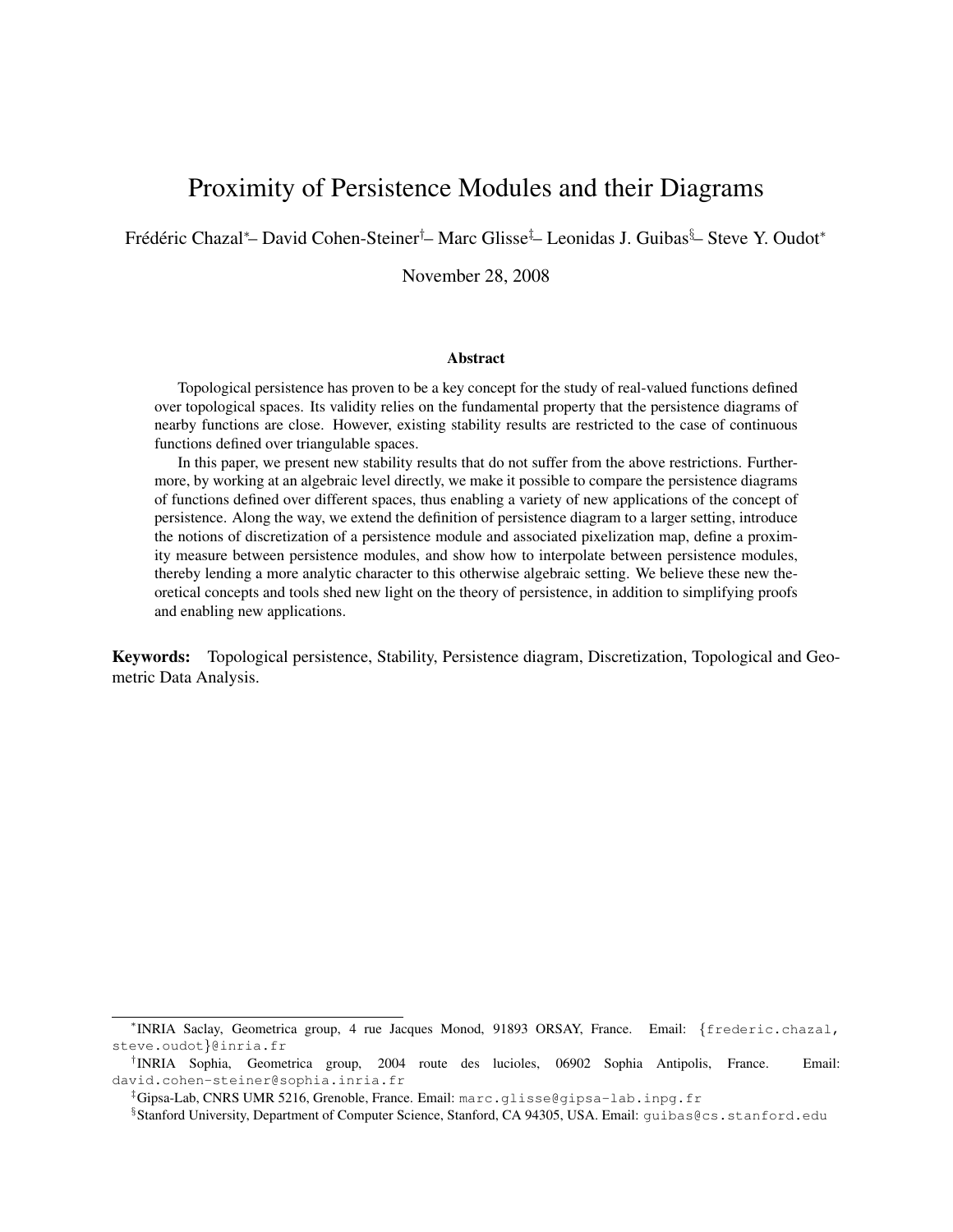### 1 Introduction

Topological persistence has emerged as a powerful tool for the study of the qualitative and quantitative behavior of real-valued functions. Given a topological space X equipped with a function  $f : X \to \mathbb{R}$ , persistence encodes the evolution of the topology of the sublevel-sets of f, *i.e.* the sets  $\mathbb{X}_{\alpha}^f = f^{-1}((-\infty, \alpha]) \subseteq \mathbb{X}$ , as parameter  $\alpha$  ranges from  $-\infty$  to  $+\infty$ . Topological changes occur only at critical values of f, which can be paired in a natural way. The outcome is a set of intervals, called a *persistence barcode* [\[6\]](#page-11-0), where each interval encodes the birth and death times of a topological feature in the sublevel-sets of  $f$ . An equivalent representation is by a multiset of points in the extended plane  $\mathbb{R}^2$ , called a *persistence diagram* [\[12\]](#page-11-1), where the coordinates of each point correspond to the endpoints of some interval in the barcode.

Such representations prove to be useful in a variety of contexts. For instance, in scalar field analysis, they can be used to guide the simplification of a real-valued function by iterative cancellation of critical pairs, ridding the data of its inherent topological noise [\[1,](#page-11-2) [17,](#page-12-0) [18\]](#page-12-1). In topological data analysis, they can be used to infer the structure of an unknown space  $X$  from a finite point sampling  $L$ , through the construction of an intermediate object, called a *filtration*, which consists of an abstract simplicial complex C built on top of the point cloud L together with a filtering function  $\hat{f}: C \to \mathbb{R}$  that encodes the times of appearance of the simplices in the complex — see [\[7\]](#page-11-3) for a survey. In these contexts as in many others, the validity of the persistence-based approach relies on the fundamental property that persistence diagrams are stable with respect to small perturbations of the functions. In scalar field analysis for instance, the scalar field f under study is usually known through some finite set of measurements, from which a piecewise-linear (PL) approximation  $\hat{f}$  of f is built. The simplification is then performed on  $\hat{f}$ , and the whole approach makes sense only if the persistence diagram of  $f$  can be related to the one of its approximation  $f$ . In topological data analysis, the need for stability stems from the fact that the space  $X$  underlying the input data set  $L$ remains unknown, which implies that the filtering function  $\hat{f}$  must be derived solely from the input data set L and shown to be close to some function  $f : \mathbb{X} \to \mathbb{R}$  that filters the underlying space  $\mathbb{X}$ .

The stability of persistence diagrams was first studied by Cohen-Steiner, Edelsbrunner and Harer in their seminal paper [\[12\]](#page-11-1). In particular, they showed that the persistence diagrams of two real-valued functions f, g defined over a same topological space X lie at most  $||f - g||_{\infty}$  away from each other in the bottleneck distance. However, their result requires that three additional conditions be met:  $(1)$ . X is triangulable,  $(2)$  f and g are continuous, and (3.) f and g are *tame* in the sense that they only have finitely many critical values. Despite these restrictions, the stability result of [\[12\]](#page-11-1) has found a variety of applications [\[2,](#page-11-4) [10,](#page-11-5) [11,](#page-11-6) [14,](#page-11-7) [18\]](#page-12-1). Interestingly enough, the result has also been applied within contexts where the above conditions are not met: in topological data analysis for instance, the real-valued function  $\hat{f}$  used to filter the simplicial complex  $C$  is usually taken to be constant over each simplex, and therefore non-continuous. However, as explained *e.g.* in [\[20\]](#page-12-2), it can be replaced by some PL function with the same persistence diagram, defined over the first barycentric subdivision of C. Thus, a reduction from the piecewise-constant setting to some continuous setting is made. Nevertheless, such reductions may not always exist, and generally speaking the stability result of [\[12\]](#page-11-1) suffers from the following limitations:

- The triangulability condition (1.), although reasonable in view of practical applications, may not always be satisfied in theory.
- The continuity condition (2.) is a stringent one. In the context of scalar field analysis for instance, if the original function  $f$  is not continuous, then its persistence diagram cannot be related to the one of its PL approximation  $\hat{f}$ , even though  $||f - \hat{f}||_{\infty}$  is small. As mentioned above, although in some specific scenarios the problem can be easily reduced to some continuous setting, it is not clear that such reductions exist in general.
- The tameness condition (3.) requires that persistence diagrams only have finitely many points off the diagonal  $\Delta = \{(x, x), x \in \mathbb{R}\}.$  This is unfortunate as the zero-dimensional version of persistence, known as *size theory* and studied since the early 90's, does have a stability result that holds for a class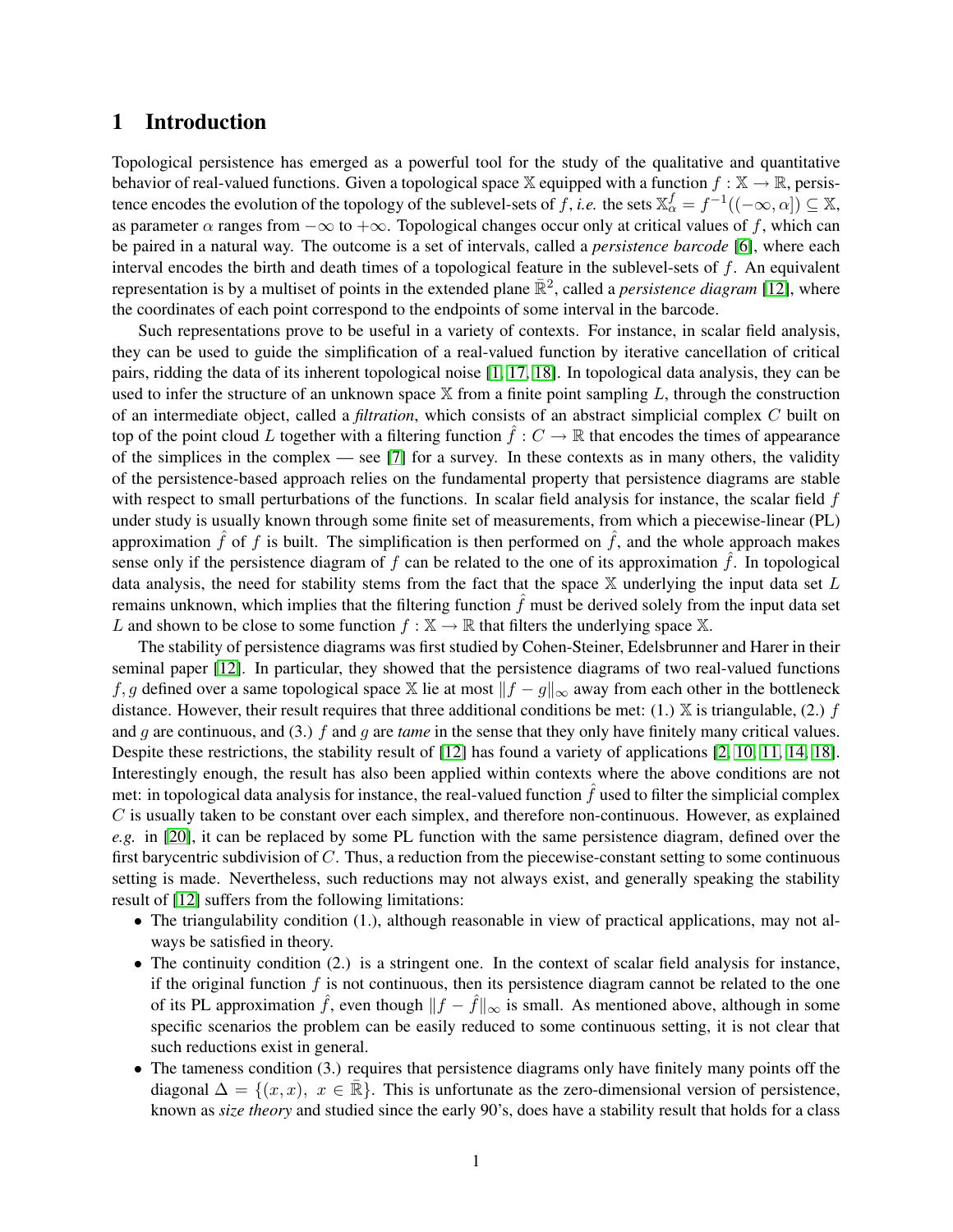of functions with an infinite number of critical values, albeit defined only over compact connected manifolds [\[16,](#page-11-8) Thm. 25].

• Finally, the fact that the functions  $f, g$  have to be defined over a same topological space  $X$  is a strong limitation. There indeed exist scenarios requiring to compare the persistence diagrams of functions defined over different spaces that are not related to each other in any obvious way. One such scenario served as the initial motivation for our work: it has to do with the analysis of scalar fields over sampled spaces where no PL approximation  $\hat{f}$  is readily available [\[9\]](#page-11-9).

This paper presents new stability results that do not suffer from the above limitations: both continuity and triangulability conditions are removed, and the tameness condition is relaxed; moreover, functions can be defined over different topological spaces. To achieve this result, we drop the functional setting and work at algebraic level directly. Our analysis differs from the one of [\[12\]](#page-11-1) in essential ways, has a more geometric flavor, and introduces several novel algebraic and geometric constructions that shed new light on the theory of persistence. On the practical side, our results have led to new algorithms for the analysis of scalar fields over point cloud data [\[9\]](#page-11-9), thus enabling a variety of new applications of the persistence paradigm.

Details of our contributions. In the original persistence paper [\[17\]](#page-12-0), the persistence diagram of a function  $f: \mathbb{X} \to \mathbb{R}$  was derived from the family of homology groups of its sublevel sets  $\{H_k(\mathbb{X}_{\alpha}^f)\}_{\alpha \in \mathbb{R}}$ , enriched with the family of homomorphisms induced by the canonical inclusion maps  $\mathbb{X}_{\alpha}^f \hookrightarrow \mathbb{X}_{\beta}^f$  $\frac{J}{\beta}$  for  $\alpha \leq \beta$ . In [\[21\]](#page-12-3), the authors showed that persistence can in fact be defined at algebraic level directly, without the need for an underlying functional setting. Introducing the concept of *persistence module*  $\mathcal{F}_A$  as the one of a family  ${F_\alpha}_{\alpha\in A}$  of vector spaces (or modules over a same commutative ring) indexed by  $A \subseteq \mathbb{R}$ , together with a family of homomorphisms  $\{f_\alpha^\beta : F_\alpha \to F_\beta\}_{\alpha \leq \beta \in A}$  such that  $\forall \alpha \leq \beta \leq \gamma$ ,  $f_\alpha^\gamma = f_\beta^\gamma$  $f^{\gamma}_{\beta} \circ f^{\beta}_{\alpha}$  and  $f_{\alpha}^{\alpha} = id_{F_{\alpha}}$ , they proved that persistence diagrams can be defined for persistence modules satisfying some tameness condition similar to (3.). Keeping persistence modules as our main objects of study, we propose a weaker tameness condition that allows them to have infinitely many critical values (Section [2\)](#page-3-0).

Although this new tameness condition is similar in spirit to the one used in the 0-dimensional setting of size theory [\[15\]](#page-11-10), it makes the standard definition of persistence diagram inapplicable. We therefore propose a new definition, based on an approximation strategy (Section [3\)](#page-4-0): first, we discretize our persistence module  $\mathcal{F}_A$  over arbitrary discrete families of indices with no accumulation point, and show that the persistence diagrams of such discretizations are defined in a similar way as in the classical setting (Section [3.1\)](#page-4-1); second, we obtain the persistence diagram of  $\mathcal{F}_A$  as a well-defined limit of the persistence diagrams of its various discretizations (Section [3.2\)](#page-5-0). This new definition coincides with the standard one whenever the tameness condition of [\[12\]](#page-11-1) is satisfied.

In order to make stability claims, we define a notion of proximity between persistence modules that is inspired from the functional setting (Section [4.1\)](#page-7-0). More precisely, whenever  $||f - g||_{\infty} \leq \varepsilon$ , the sublevel-sets of functions  $f,g$  are  $\varepsilon$ -interleaved with respect to inclusion, that is:  $\forall \alpha \in \mathbb{R}, \mathbb{X}^f_\alpha \subseteq \mathbb{X}^g_{\alpha+\varepsilon} \subseteq \mathbb{X}^f_\alpha$  $\frac{J}{\alpha+2\varepsilon}$ . Together with the canonical inclusions between sublevel-sets of  $f$  (resp. sublevel-sets of  $g$ ), the above inclusions induce a commutative diagram at homology level that  $\varepsilon$ -*interleaves* the persistence modules of f and q. This notion of  $\varepsilon$ -interleaving of two persistence modules turns out to be independent of the functional setting, and defines a notion of distance between persistence modules. In addition, we show how to *interpolate* between any two  $\varepsilon$ -interleaved persistence modules  $\mathcal{F}_{\mathbb{R}}$  and  $\mathcal{G}_{\mathbb{R}}$ , *i.e.* how to build a family  $\{\widetilde{\mathcal{H}}^s_{\mathbb{R}}\}_{s\in[0,\varepsilon]}$  of persistence modules, with  $\widetilde{\mathcal{H}}_{\mathbb{R}}^0 \simeq \mathcal{F}_{\mathbb{R}}$  and  $\widetilde{\mathcal{H}}_{\mathbb{R}}^{\varepsilon} \simeq \mathcal{G}_{\mathbb{R}}$ , such that  $\forall s, s' \in [0, \varepsilon], \widetilde{\mathcal{H}}_{\mathbb{R}}^s$  and  $\widetilde{\mathcal{H}}_{\mathbb{R}}^{s'}$  are  $|s - s'|$ -interleaved.

Our main results are stated in terms of the above distance: first, we provide a simple and geometricallyflavored proof that any tame  $\varepsilon$ -interleaved persistence modules have  $3\varepsilon$ -close persistence diagrams in the bottleneck distance (Section [4.2\)](#page-8-0); then, combining this result with the interpolation technique described above, we reduce the bound on the bottleneck distance between persistence modules from  $3\varepsilon$  down to  $\varepsilon$ , which is the best possible bound (Section [4.3\)](#page-8-1).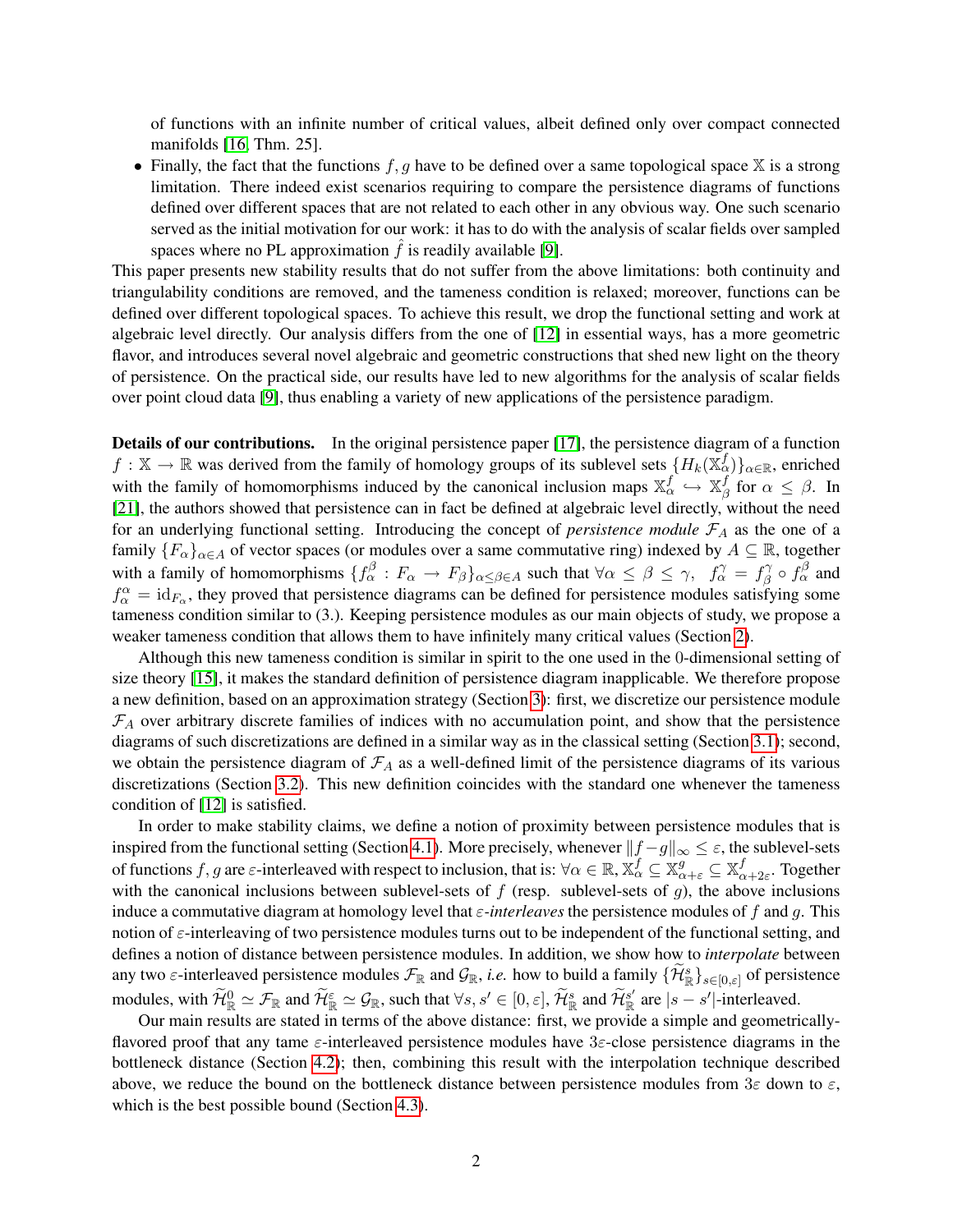### <span id="page-3-0"></span>2 Background and definitions

Extended plane, multisets and bottleneck distance. Throughout the paper,  $\overline{\mathbb{R}} = \mathbb{R} \cup \{-\infty, +\infty\}$  denotes the extended real line, and we use the following rules:  $\forall x \in \mathbb{R}, x + \infty = +\infty$  and  $x - \infty = -\infty$ . The extended plane  $\bar{\mathbb{R}}^2 = \bar{\mathbb{R}} \times \bar{\mathbb{R}}$  is endowed with the l<sup>∞</sup> norm, noted  $\|\cdot\|_{\infty}$ . Since  $|x - y| = +\infty$  whenever  $x \in \mathbb{R}$  and  $y \in \{\pm \infty\}$ , the topology induced by  $\|\cdot\|_{\infty}$  on  $\mathbb{R}^2$  is such that the points of  $\mathbb{R}^2$ , of  $\{\pm \infty\} \times \mathbb{R}$ , of  $\mathbb{R} \times \{\pm \infty\}$ , and of  $\{\pm \infty\} \times \{\pm \infty\}$  form distinct connected components. Let  $\Delta = \{(x, x), x \in \mathbb{R}\}$  be the diagonal, and  $\Delta_+ = \{(x, y) \in \mathbb{R}^2 : y \geq x\}$  the closed half-plane above  $\Delta$ . More generally, for any  $\delta \geq 0$ , let  $\Delta_{+}^{\delta} = \{(x, y) \in \mathbb{R}^2 : y \geq x + 2\delta\}$  be the closed half-plane at l<sup>∞</sup>-distance  $\delta$  above  $\Delta$ .

A *multiset* D in  $\mathbb{R}^2$  is a subset of  $\mathbb{R}^2$  such that each point  $p \in D$  is assigned a multiplicity mult $(p) \in$  $\mathbb{N}\cup\{+\infty\}$ . The *support* of D, noted  $|D|$ , is the subset considered without the multiplicities. Equivalently, D can be represented as a disjoint union  $D = \bigcup_{p \in |D|} \coprod_{i=1}^{\text{mult}(p)} p$ . A *multi-bijection m* between two multisets  $D, D'$  is a bijection  $m: \bigcup_{p\in |D|} \coprod_{i=1}^{\text{mult}(p)} p \to \bigcup_{p'\in |D'|} \coprod_{i=1}^{\text{mult}(p')} p'$ . Given two multisets D and D', we abuse notation and write  $d_{\mathcal{H}}^{\infty}(D, D')$  for the Hausdorff distance (in the l<sup>∞</sup> metric) between their supports. A relevant distance between multisets is the so-called bottleneck distance  $d_B^{\infty}(D, D')$ , introduced in [\[12\]](#page-11-1) and defined as  $\inf_m \sup_{p \in D} ||p - m(p)||_{\infty}$ , where m ranges over all multi-bijections  $D \to D'$ .

Filtrations and persistence modules. The homology theory used in the paper is singular homology with coefficients in a commutative ring R with unity (see [\[19\]](#page-12-4) for an introduction to the subject), which will be assumed to be a field and omitted in our notations.

Given a subset  $A \subseteq \mathbb{R}$ , a *filtration* is a family  $\{X_\alpha\}_{\alpha \in A}$  of topological spaces that are nested with respect to inclusion, that is:  $\forall \alpha \leq \alpha' \in A$ ,  $\mathbb{X}_{\alpha} \subseteq \mathbb{X}_{\alpha'}$ . A special type of filtration is the one formed by the sublevelsets  $\mathbb{X}_{\alpha}^f = f^{-1}((-\infty,\alpha])$  of some real-valued function  $f : \mathbb{X} \to \mathbb{R}$ . Given an arbitrary filtration  $\{\mathbb{X}_{\alpha}\}_{\alpha \in \mathbb{R}}$ , the family of inclusion maps  $\mathbb{X}_{\alpha} \hookrightarrow \mathbb{X}_{\alpha'}$  induces a family of homomorphisms between the kth homology groups  $H_k(\mathbb{X}_{\alpha})$ , known as the *kth persistence module* of the filtration. In fact, persistence modules can be defined at algebraic level directly, regardless of any underlying topological or functional setting [\[21\]](#page-12-3):

**Definition 2.1** Let R be a commutative ring with unity, and A a subset of R. A persistence module  $\mathcal{F}_A$ *is a family*  $\{F_\alpha\}_{\alpha\in A}$  *of R-modules indexed by the elements of A, together with a family*  $\{f_\alpha^{\alpha'}: F_\alpha \to f_\alpha\}$  $F_{\alpha'}\}_{\alpha \leq \alpha' \in A}$  of homomorphisms such that:  $\forall \alpha \leq \alpha' \leq \alpha'' \in A$ ,  $f_{\alpha}^{\alpha''} = f_{\alpha'}^{\alpha''} \circ f_{\alpha}^{\alpha'}$  and  $f_{\alpha}^{\alpha} = id_{F_{\alpha}}$ .

In our context, the ring R is assumed to be a fixed field, hence the modules  $F_\alpha$  are vector spaces and the homomorphisms  $f_\alpha^{\alpha'}$  are linear maps between vector spaces. In particular, the rank of  $f_\alpha^{\alpha'}$  is a well-defined integer or +∞. F<sup>A</sup> is said to be *discrete* whenever A is discrete with no accumulation point. This includes for instance all cases where the index set  $A$  is finite. Another important case is when  $A$  is a periodic set of the form  $\alpha_0 + \varepsilon \mathbb{Z}$ , where  $\alpha_0 \in \mathbb{R}$  and  $\varepsilon > 0$  are fixed parameters. In this case,  $\mathcal{F}_A$  is said to be  $\varepsilon$ -periodic.

**Tameness.** In [\[12\]](#page-11-1), the kth persistence module of a function  $f : \mathbb{X} \to \mathbb{R}$  is characterized as *tame* if (a.) all kth homology groups  $H_k(\mathbb{X}_{\alpha}^f)$  are finite-dimensional, and (b.) there are only finitely many *homological critical values, i.e.* values  $\alpha \in \mathbb{R}$  such that for all sufficiently small  $\varepsilon >0$  the maps  $H_k(\mathbb{X}_{\alpha}^f)$  $f_{\alpha-\varepsilon}$ )  $\to H_k(\mathbb{X}_o^f)$  $_{\alpha+\varepsilon}^{J})$ induced by inclusions are not isomorphisms. It turns out that condition (b.) is not necessary for our concepts and stability results to hold. Taking a purely algebraic point of view, we redefine tameness as follows:

### <span id="page-3-1"></span>**Definition 2.2** *A persistence module*  $\mathcal{F}_A$  *is said to be tame if*  $\forall \alpha \in A$ , dim  $F_\alpha < +\infty$ .

The fact that  $\dim F_\alpha < +\infty$  implies that rank  $f_\alpha^{\alpha'} < +\infty$  for all  $\alpha' \ge \alpha$ . From now on, and until the end of the paper, *tameness* will be understood as in Definition [2.2.](#page-3-1) In Sections [3](#page-4-0) and [4](#page-7-1) below, we show that this weaker tameness condition is sufficient for defining the persistence diagram of a persistence module, and we exhibit stability results for this class of persistence modules. Modulo some additional technicalities, we show in the full version of the paper [\[8\]](#page-11-11) that persistence diagrams can be defined and their stability proven under an even weaker condition, called  $\delta$ -tameness, which states that rank  $f^{\alpha'}_{\alpha} < +\infty$  whenever  $\alpha' - \alpha > \delta$ .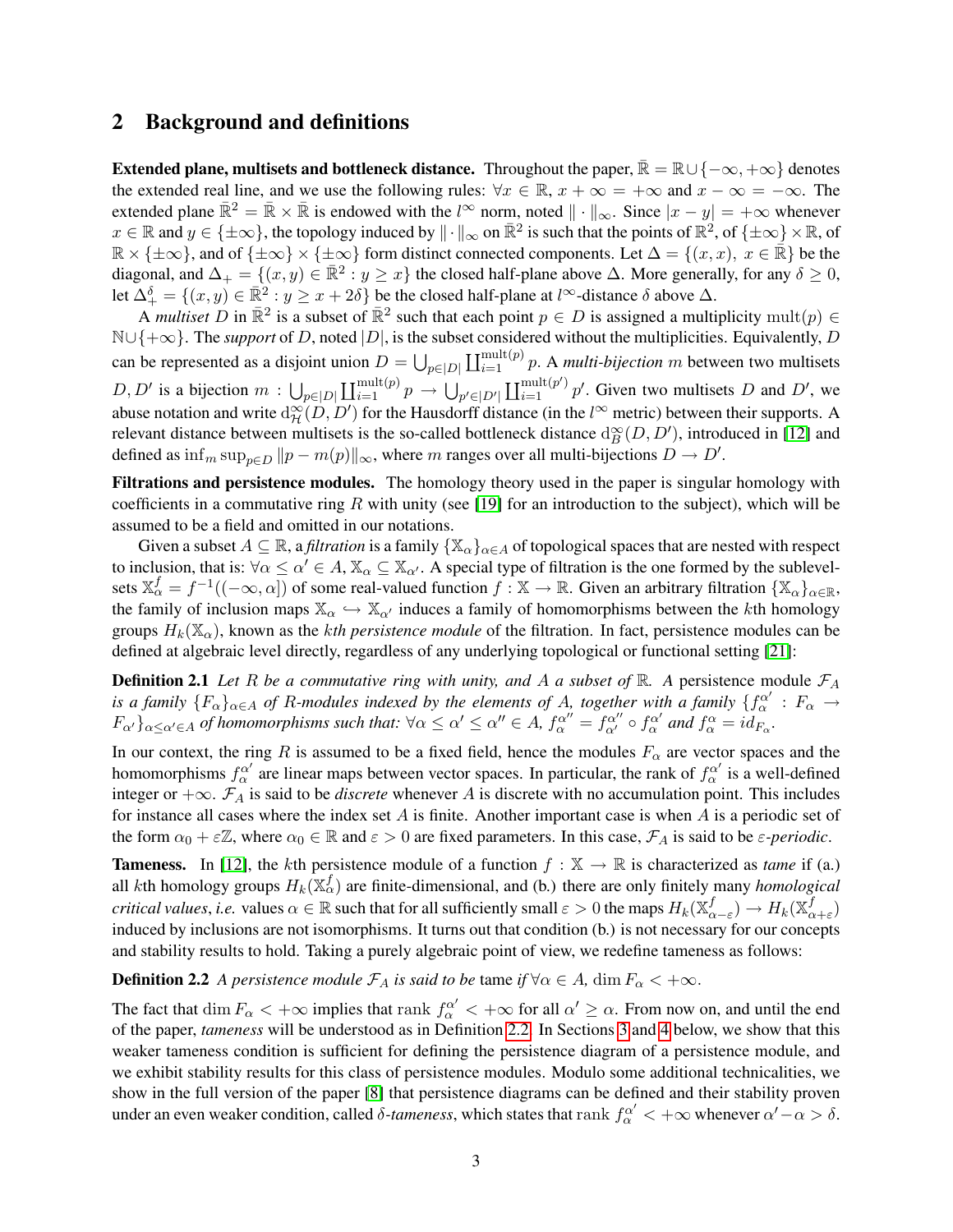### <span id="page-4-0"></span>3 Discretizing persistence modules

Definition 3.1 *Let* F<sup>A</sup> *be a persistence module, and let* B *be a discrete subset of* A *with no accumulation points. The discretization of*  $\mathcal{F}_A$  *over* B *is the persistence module*  $\mathcal{F}_B$  *given by the family*  $\{\mathcal{F}_\alpha\}_{\alpha \in B}$  *of vector* spaces together with the family  $\{f_\alpha^{\alpha'}\}_{\alpha \leq \alpha' \in B}$  of homomorphisms.

To every discrete set B with no accumulation points corresponds a *pixelization grid*  $\Gamma_B \subset \mathbb{R}^2$  whose vertices are the points of type  $(\beta, \beta')$  for  $\beta, \beta'$  ranging over  $\overline{B} = B \cup \{\inf B, +\infty\}$ . By convention, every grid cell is the Cartesian product of two right-closed intervals of R. Specifically, if inf  $B = -\infty$ , then each grid cell is of one of the following forms, where  $\beta_i < \beta_{i+1}$  (resp.  $\beta_i < \beta_{i+1}$ ) are consecutive elements of B:  $(\beta_i, \beta_{i+1}] \times (\beta_j, \beta_{j+1}]$ , or  $(\beta_i, \beta_{i+1}] \times \{\pm \infty\}$ , or  $\{-\infty\} \times (\beta_j, \beta_{j+1}]$ , or  $\{-\infty\} \times \{\pm \infty\}$ . If on the contrary we have inf  $B > -\infty$ , then each grid cell takes one of the following forms:  $(\beta_i, \beta_{i+1}] \times (\beta_j, \beta_{j+1}]$ , or  $(\beta_i, \beta_{i+1}] \times \{\infty\}$ , or  $[-\infty, \beta_i] \times (\beta_j, \beta_{j+1}]$ , or  $[-\infty, \beta_i] \times \{\infty\}$ . To the grid  $\Gamma_B$  is associated a *B-pixelization map*  $\mathrm{pix}_B : \Delta_+ \to \Gamma_B \cup \Delta$  that performs the following snapping operations: each point of  $\Delta_+$  lying in a cell C of  $\Gamma_B$  that does not intersect the diagonal  $\Delta$  is snapped onto the upper-right corner of C, whereas each point lying in a grid cell that intersects  $\Delta$  is snapped onto its nearest point of  $\Delta$  — in particular, diagonal points are left unchanged. Figure [1](#page-5-1) (left) illustrates the behavior of  $\chi_{B}$  when inf  $B > -\infty$ .

#### <span id="page-4-1"></span>3.1 Persistence diagrams of discrete tame persistence modules

Let  $\mathcal{F}_B$  be a discrete tame persistence module. For clarity, we rewrite  $B = \{\beta_i\}_{i \in I}$ , where  $I \subseteq \mathbb{Z}$  is such that  $\beta_i < \beta_j$  for all  $i < j \in I$ . Such a rewriting is possible because B has no accumulation points. Then,  $\bar{I} = I \cup \{\inf I, +\infty\}$  indexes  $\bar{B}$ . By convention, when  $j = +\infty$ , we let rank  $f_{\beta_i}^{\beta_j}$ .  $\begin{array}{rcl} \beta_j & = & \mathrm{rank} \,\,\, f_{\beta_i}^{\beta_m} \end{array}$  $\stackrel{\cdot}{\beta_i}$  if  $I$ has a maximum element  $m \in \mathbb{Z}$ , and rank  $f_{\beta_i}^{\beta_j}$  $\beta_j^{\beta_j} = \lim_{k \to +\infty} \text{rank} \; f_{\beta_i}^{\beta_k}$  $\beta_i^{b_k}$  otherwise. Such a limit always exists because the general inequality rank  $(g \circ f) \leq$  rank f implies that, for any fixed i, the map  $k \mapsto$ rank  $f_{\beta}^{\beta_k}$  $\beta_i$  is non-increasing and therefore constant for sufficiently large k, the ranks being non-negative integers. Similarly, if inf  $I = -\infty$ , then for all  $j \in I \cup \{+\infty\}$  we let rank  $f_A^{\beta_j}$  $\beta_{\inf I}^{\beta_j}=\lim_{k\to-\infty} \mathrm{rank}\; f_{\beta_k}^{\beta_j}$  $\frac{\beta_j}{\beta_k}$  .

**Definition 3.2** *The persistence diagram of*  $\mathcal{F}_B$  *is the multi-subset*  $D\mathcal{F}_B$  *of*  $\mathbb{R}^2$  *defined by:* 

- (i)  $D\mathcal{F}_B$  *is contained in*  $\Gamma_B \cap \Delta_+$ *,*
- (ii) *each point on the diagonal*  $\Delta$  *has multiplicity*  $+\infty$ *,*
- (iii) *each node*  $(\beta_i, \beta_j)$  *with*  $i < j \in \overline{I}$  *has multiplicity* mult $(\beta_i, \beta_j)$  = rank  $f_{\beta_i}^{\beta_{j-1}}$  $\frac{\beta_{j-1}}{\beta_i}$  – rank  $f_{\beta_i}^{\beta_j}$  $\stackrel{\cdot}{\beta_i}$ <sup>*if*</sup>  $i = \inf I$ , and  $\text{mult}(\beta_i, \beta_j) = \text{rank } f_{\beta_i}^{\beta_j - 1}$  $\frac{\beta_{j-1}}{\beta_i} - \text{rank}~ f_{\beta_i}^{\beta_j}$  $f_{\beta_i}^{\beta_j}$  + rank  $f_{\beta_i}^{\beta_j}$  $\frac{\beta_j}{\beta_{i-1}}-\text{rank}\ f^{\beta_{j-1}}_{\beta_{i-1}}$ <sup>*i* $\beta_{i-1}$ </sup> if i > inf I.

Condition (iii) is illustrated in Figure [1](#page-5-1) (center). It follows from our tameness condition (Definition [2.2\)](#page-3-1) and from standard rank arguments that the multiplicity of each point of  $D\mathcal{F}_B \setminus \Delta$  is a finite non-negative integer. Moreover, an elementary computation shows that  $D\mathcal{F}_B$  satisfies the following inclusion-exclusion property illustrated in Figure [1](#page-5-1) (right):

**Lemma 3.3** *For all*  $i_1 < i_2 \leq j_1 < j_2 \in \overline{I}$ *, we have* 

<span id="page-4-2"></span>
$$
\sum_{i_1 < i \le i_2, \ j_1 < j \le j_2} \text{mult}(\beta_i, \ \beta_j) \ = \ \text{rank } f_{\beta_{i_2}}^{\beta_{j_1}} - \text{rank } f_{\beta_{i_2}}^{\beta_{j_2}} + \text{rank } f_{\beta_{i_1}}^{\beta_{j_2}} - \text{rank } f_{\beta_{i_1}}^{\beta_{j_1}}.
$$

*Furthermore, for all*  $j_1 < j_2 \in \bar{I}$ *, we have*  $\sum_{j_1 < j \leq j_2} \mathrm{mult}(\beta_{\inf I}, \ \beta_j) = \mathrm{rank} \ f_{\beta_{\inf}}^{\beta_{j_1}}$  $\frac{\beta_{j_1}}{\beta_{\inf I}} - \text{rank}~ f_{\beta_{\inf}}^{\beta_{j_2}}$  $\frac{\beta_{j2}}{\beta_{\inf I}}$ .

It follows from this lemma that, for any given half-open upper-left quadrant  $Q_\beta^{\beta'}=[-\infty,\beta]\times(\beta',+\infty]$  with  $\beta \le \beta' \in \mathbb{R}$ , the total multiplicity (and therefore the support) of the points of  $D\mathcal{F}_B$  contained in  $Q_\beta^{\beta'}$  $\frac{\beta}{\beta}$  is finite.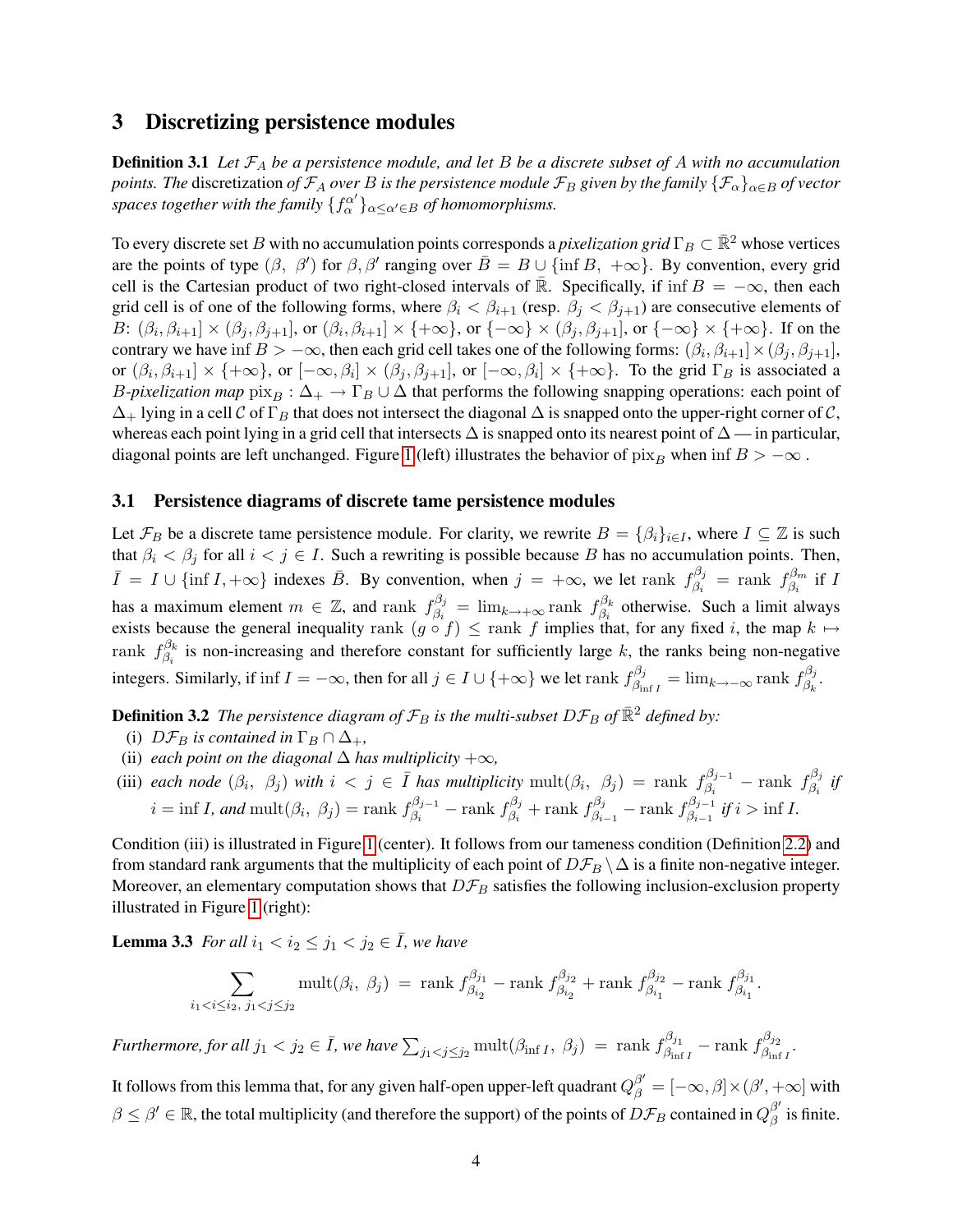This does not mean however that  $|D\mathcal{F}_B| \setminus \Delta$  is finite. Nevertheless, since B has no accumulation points in R, the vertices of the grid  $\Gamma_B$  do not accumulate in  $\mathbb{R}^2$  nor in  $\{\pm \infty\} \times \mathbb{R}$  nor in  $\mathbb{R} \times \{\pm \infty\}$ , and therefore  $|D\mathcal{F}_B| \setminus \Delta$  has no accumulation points. Moreover, for any  $\beta \leq \beta' \in \mathbb{R}$ , the points of  $D\mathcal{F}_B \cap ([\beta, \beta'] \times \overline{\mathbb{R}})$ lying above ∆ are covered by a finite union of half-open upper-left quadrants, which implies that their total multiplicity is finite. Thus, although  $|D\mathcal{F}_B|$  may have infinitely many points off the diagonal  $\Delta$ , it satisfies some local finiteness properties that will be exploited in the rest of the paper.



<span id="page-5-1"></span>Figure 1: Left: the pixelization map  $\lim_{B}$ , where  $B = \{\beta_1, \beta_2, \beta_3, \beta_4\}$ . Center: the multiplicity of a node  $(\beta_i, \beta_j)$ *is fully determined by the ranks of the homomorphisms corresponding to the corners of the bottom-left cell incident to*  $(\beta_i, \beta_j)$ . The number of such corners is two or four, depending on whether  $i = \inf I$  (top) or  $i > \inf I$  (bottom).  $Right:$  the sum of the multiplicities of the nodes (red disks) contained in the box  $(\beta_{i_1},\ \beta_{i_2}]\times(\beta_{j_1},\ \beta_{j_2}]$  is equal to the *alternate sum of the ranks of the homomorphisms corresponding to the corners (black squares) of the box.*

#### <span id="page-5-0"></span>3.2 Persistence diagrams of arbitrary tame persistence modules

<span id="page-5-2"></span>In order to be able to define the persistence diagram of an arbitrary tame persistence module  $\mathcal{F}_A$ , we first need to compare the persistence diagrams of its various discretizations:

**Theorem 3.4** *For any discretizations*  $\mathcal{F}_B$  *and*  $\mathcal{F}_C$  *of*  $\mathcal{F}_A$ *, the restriction of the pixelization map*  $\frac{\partial x}{\partial P}$  *(resp.*  $\frac{\partial \text{pix}_C}{\partial \text{Var}}$  *to*  $D\mathcal{F}_{B\cup C}$  *defines a multi-bijection between*  $D\mathcal{F}_{B\cup C}$  *and*  $D\mathcal{F}_B$  (resp.  $D\mathcal{F}_C$ ).

An important special case of this result is when  $B \subseteq C$ . Then, we have  $B \cup C = C$ , and the theorem states that the restriction of pix<sub>B</sub> to  $D\mathcal{F}_C$  defines a multi-bijection between  $D\mathcal{F}_C$  and  $D\mathcal{F}_B$ .

Another important special case is when B and C are  $\varepsilon$ -periodic families, of the form  $B = \beta_0 + \varepsilon \mathbb{Z}$  and  $C = \gamma_0 + \varepsilon \mathbb{Z}$  for fixed parameters  $\beta_0, \gamma_0, \varepsilon$ . In this case, the pixelization maps pix<sub>B</sub> and pix<sub>C</sub> move the points of  $D\mathcal{F}_A$  by at most  $\varepsilon$  in the  $l^{\infty}$  norm. Since in addition they only increase the coordinates of the points, the composition  $\text{pix}_C \circ \text{pix}_B^{-1}$  (here,  $\text{pix}_B^{-1}$  is to be understood as the inverse of the restriction of pix<sub>B</sub> to  $D\mathcal{F}_{B\cup C}$ ), which by Theorem [3.4](#page-5-2) defines a multi-bijection between  $D\mathcal{F}_{B}$  and  $D\mathcal{F}_{C}$ , also moves the points by at most  $\varepsilon$ . Therefore,

<span id="page-5-3"></span>**Corollary 3.5** *For any*  $\varepsilon$ -periodic discretizations  $\mathcal{F}_B$  and  $\mathcal{F}_C$  of  $\mathcal{F}_A$ , we have  $d_B^{\infty}(D\mathcal{F}_B, D\mathcal{F}_C) \leq \varepsilon$ .

More generally, in view of the definition of pixelization map given at the top of Section [3,](#page-4-0) we have  $\deg(B\mathcal{F}_B, D\mathcal{F}_C) \leq \varepsilon$  whenever B and C form two *right*  $\varepsilon$ -covers of A, that is:  $\sup_{\alpha \in A} \inf_{\beta \in B \cap [\alpha, +\infty)} |\alpha - \beta|$  $\beta$ |  $\leq \varepsilon$  and  $\sup_{\alpha \in A} \inf_{\gamma \in C \cap [\alpha, +\infty)} |\alpha - \gamma| \leq \varepsilon$ .

Corollary [3.5](#page-5-3) suggests that  $\varepsilon$  can be viewed as a scale parameter at which the persistence module  $\mathcal{F}_A$  is considered. In other words, the knowledge of  $\mathcal{F}_A$  at a scale of  $\varepsilon$  leads to the knowledge of its persistence diagram (not yet formally defined) with an uncertainty of  $\varepsilon$ .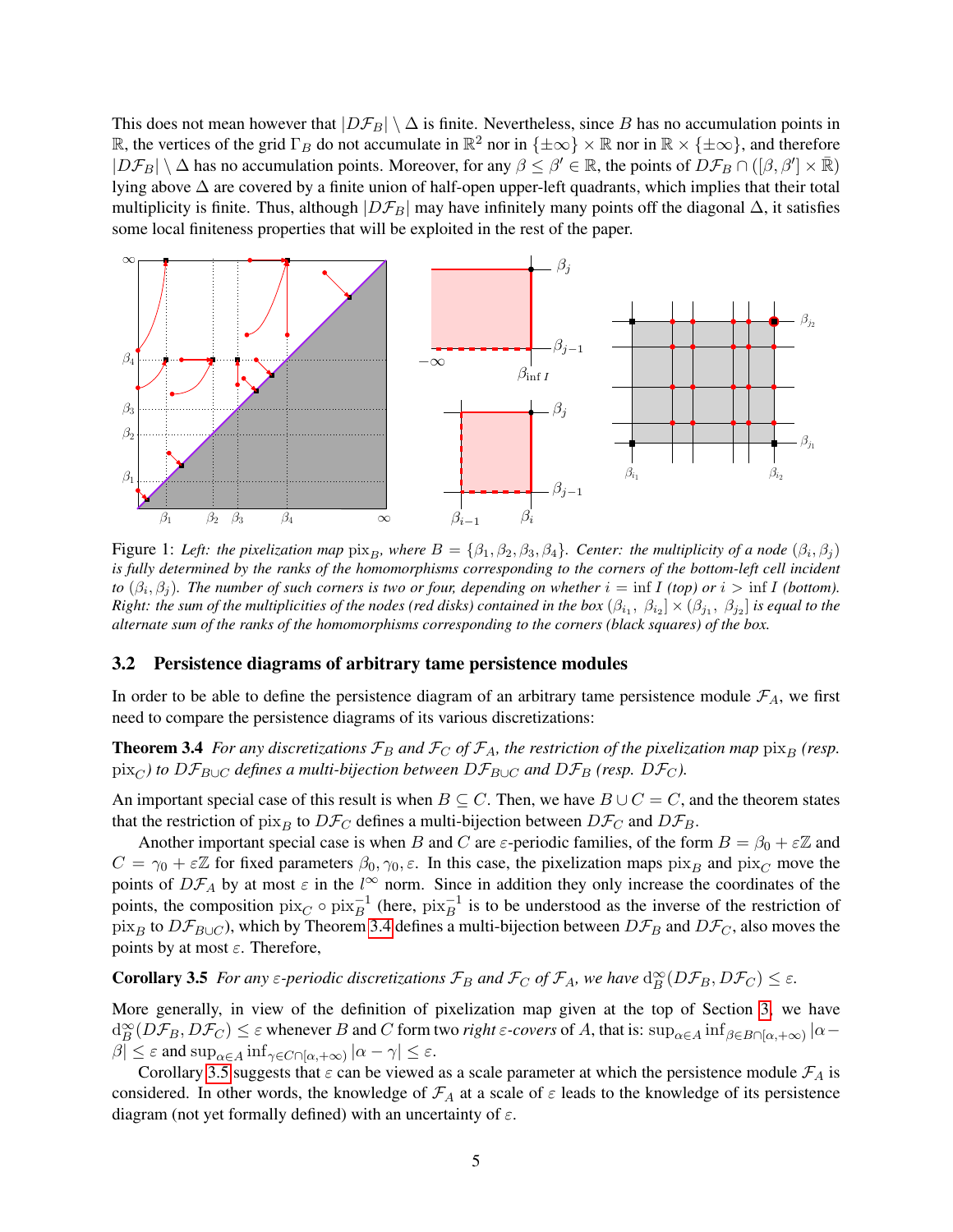**Proof of Theorem [3.4.](#page-5-2)** Consider the discretization of F over the (discrete) union  $B \cup C$ . Considering  $\mathcal{F}_B$ and  $\mathcal{F}_C$  as two discretizations of  $\mathcal{F}_{B\cup C}$ , we will show that the persistence diagram of  $\mathcal{F}_B$  (resp.  $\mathcal{F}_C$ ) is the image of the persistence diagram of  $\mathcal{F}_{B\cup C}$  through the pixelization map  $\hat{pr}_{B}$  (resp.  $\hat{pr}_{C}$ ).

Let C be a cell of the grid  $\Gamma_B$  that does not intersect  $\Delta$ , and let  $(\beta_i, \beta_j)$  be its upper-right corner. Assume without loss of generality that  $i > \inf I$ , the case  $i = \inf I$  being similar. Denoting by  $\text{mult}_B(\beta_i, \beta_j)$ the multiplicity of  $(\beta_i, \beta_j)$  in the diagram  $D\mathcal{F}_B$ , we have:  $\text{mult}_B(\beta_i, \beta_j) = \text{rank } f_{\beta_i}^{\beta_{j-1}}$  $\beta_j^{\beta_{j-1}}$  – rank  $f_{\beta_i}^{\beta_j}$  $\frac{\partial \rho_j}{\partial_i}$  + rank  $f^{\beta_j}_{\beta_i}$  $\frac{\beta_j}{\beta_{i-1}}$  —  $\mathrm{rank}~ f_{\beta_{i-1}}^{\beta_{j-1}}$  $\beta_{\beta-1}^{D_j-1}$ , which by Lemma [3.3](#page-4-2) (applied to  $\mathcal{F}_{B\cup C}$ ) is equal to  $\sum_{q\in |D\mathcal{F}_{B\cup C}|\cap C} \operatorname{mult}_{B\cup C}(q)$ . As a result, the restriction of  $\lim_B$  to the grid cell C *snaps* each point of  $D\mathcal{F}_{B\cup C} \cap C$  onto  $(\beta_i, \beta_j)$  while preserving the total multiplicity, thus defining a multi-bijection between  $D\mathcal{F}_{B\cup C} \cap C$  and  $D\mathcal{F}_{B} \cap C$ .

Let now C be a cell of  $\Gamma_B$  that intersects  $\Delta$ . Then, the restriction of pix<sub>B</sub> to C projects the points of  $D\mathcal{F}_{B\cup C} \cap C$  orthogonally onto  $\Delta \cap C = D\mathcal{F}_B \cap C$ , which has infinite multiplicity. Therefore, it defines a multi-bijection between  $D\mathcal{F}_{B\cup C} \cap \mathcal{C}$  and  $D\mathcal{F}_{B} \cap \mathcal{C}$ .

Applying the above arguments independently on every cell of the grid  $\Gamma_B$ , we obtain that the restriction of pix<sub>B</sub> to  $D\mathcal{F}_{B\cup C}$  defines a multi-bijection between  $D\mathcal{F}_{B\cup C}$  and  $D\mathcal{F}_{B}$ .  $\square$ 

We are now ready to define the persistence diagram of  $\mathcal{F}_A$  using a subdivision procedure. For the sake of simplicity, we assume from now on that  $A = \mathbb{R}$ . Arbitrary index sets  $A \subseteq \mathbb{R}$  can be handled in a similar way, at the price of a significant increase in technicality.

We begin our procedure by considering an arbitrary discrete subset  $B_0 \subset \mathbb{R}$  with no accumulation points that forms a right 1-cover of  $\mathbb R$ , that is:  $\sup_{\alpha \in \mathbb R} \inf_{\beta \in B_0 \cap [\alpha, +\infty)} |\alpha - \beta| \leq 1$ . One example of such a subset is  $B_0 = \beta_0 + \mathbb{Z}$ , for some fixed parameter  $\beta_0$ . Then, inductively, for any integer  $n > 0$  we let  $B_n$  be an arbitrary discrete superset of  $B_{n-1}$  with no accumulation points that forms a right  $2^{-n}$ -cover of R, that is:  $\sup_{\alpha \in \mathbb{R}} \inf_{\beta \in B_n \cap [\alpha, +\infty)} |\alpha - \beta| \leq 2^{-n}$ . In the above example, one can take  $B_n = \beta_0 + 2^{-n}\mathbb{Z}$ .

By construction, for all  $n \in \mathbb{N}$  we have  $B_n \subseteq B_{n+1}$ , thus  $\mathcal{F}_{B_n}$  is a discretization of  $\mathcal{F}_{B_{n+1}}$  and therefore the restriction of  $\lim_{B_n}$  to  $D\mathcal{F}_{B_{n+1}}$  defines a multi-bijection between  $D\mathcal{F}_{B_n}$  and  $D\mathcal{F}_{B_{n+1}}$ , by Theorem [3.4.](#page-5-2) This multi-bijection moves the points by at most  $2^{-n}$  since  $B_n$  is a right  $2^{-n}$ -cover of R. It follows that the sequence  $\{D\mathcal{F}_{B_n}\}_{n\in\mathbb{N}}$  of multisets in  $\Delta_+$  converges to some limit multiset  $M\subset \Delta_+$  in the bottleneck distance. By Corollary [3.5,](#page-5-3) this limit multiset is independent of the choice of the nested family  $\{B_n\}_{n\in\mathbb{N}}$ .

<span id="page-6-0"></span>Definition 3.6 *The limit multiset* M *obtained by the above subdivision process is called the* persistence diagram *of the tame filtration*  $\mathcal{F}_{\mathbb{R}}$ *, denoted*  $D\mathcal{F}_{\mathbb{R}}$ *.* 

<span id="page-6-1"></span>An important property deriving from the above subdivision process is that pixelization maps relate the persistence diagram of  $\mathcal{F}_{\mathbb{R}}$  to the ones of its discretizations:

**Theorem 3.7** Let  $\mathcal{F}_{\mathbb{R}}$  be a tame persistence module. Then, for any discretization  $\mathcal{F}_B$  of  $\mathcal{F}_{\mathbb{R}}$ , the restriction *of*  $\pi$ <sub>B</sub> *to*  $D\mathcal{F}_{\mathbb{R}}$  *defines a multi-bijection between*  $D\mathcal{F}_{\mathbb{R}}$  *and*  $D\mathcal{F}_B$ *. In the special case where*  $\mathcal{F}_B$  *is an ε*-periodic family, it follows that  $d_B^{\infty}(D\mathcal{F}_{\mathbb{R}}, D\mathcal{F}_B) \leq \varepsilon$ .

**Proof.** Let  $B_0 = B \cup (\mathbb{Z} \cap \mathbb{R} \setminus B)$ . Inductively, for all  $n > 0$ , let  $B_n = B_{n-1} \cup (\mathbb{Z} \cap \mathbb{R} \setminus B_{n-1})$ . The sets  $B_n$  are discrete with no accumulation points, and they form a nested family of subsets of R such that  $\sup_{\alpha\in\mathbb{R}}\inf_{\beta\in B_n\cap[\alpha,+\infty)}|\alpha-\beta|\leq 2^{-n}$  for all  $n\in\mathbb{N}$ . Therefore, according to Definition [3.6,](#page-6-0) the sequence  ${D\mathcal{F}_{B_n}}_{n\in\mathbb{N}}$  converges to  $D\mathcal{F}_{\mathbb{R}}$  in the bottleneck distance. Furthermore, since by construction we have  $B \subseteq B_0 \subseteq B_1 \subseteq \cdots \subseteq B_n$ , we deduce that  $\text{pix}_B = \text{pix}_B \circ \text{pix}_{B_0} \circ \text{pix}_{B_1} \circ \cdots \circ \text{pix}_{B_{n-1}}$ . Therefore, by Theorem [3.4,](#page-5-2) the restriction of  $\lim_B$  to  $D\mathcal{F}_{B_n}$  defines a multi-bijection between  $D\mathcal{F}_{B_n}$  and  $D\mathcal{F}_{B_n}$ . Since this is true for all  $n \in \mathbb{N}$ , the restriction of pix<sub>B</sub> to the limit multiset  $D\mathcal{F}_{\mathbb{R}}$  defines a multi-bijection between  $D\mathcal{F}_{\mathbb{R}}$  and  $D\mathcal{F}_{B}$ .  $\square$ 

In the case where  $\mathcal{F}_{\mathbb{R}}$  is the kth persistence module of the sublevel-sets filtration of some function  $f : \mathbb{X} \to \mathbb{R}$  that is tame in the sense of [\[12\]](#page-11-1), its persistence diagram as defined in [12] coincides with its persistence diagram in the sense of Definition [3.6.](#page-6-0) See the full version for more details [\[8\]](#page-11-11).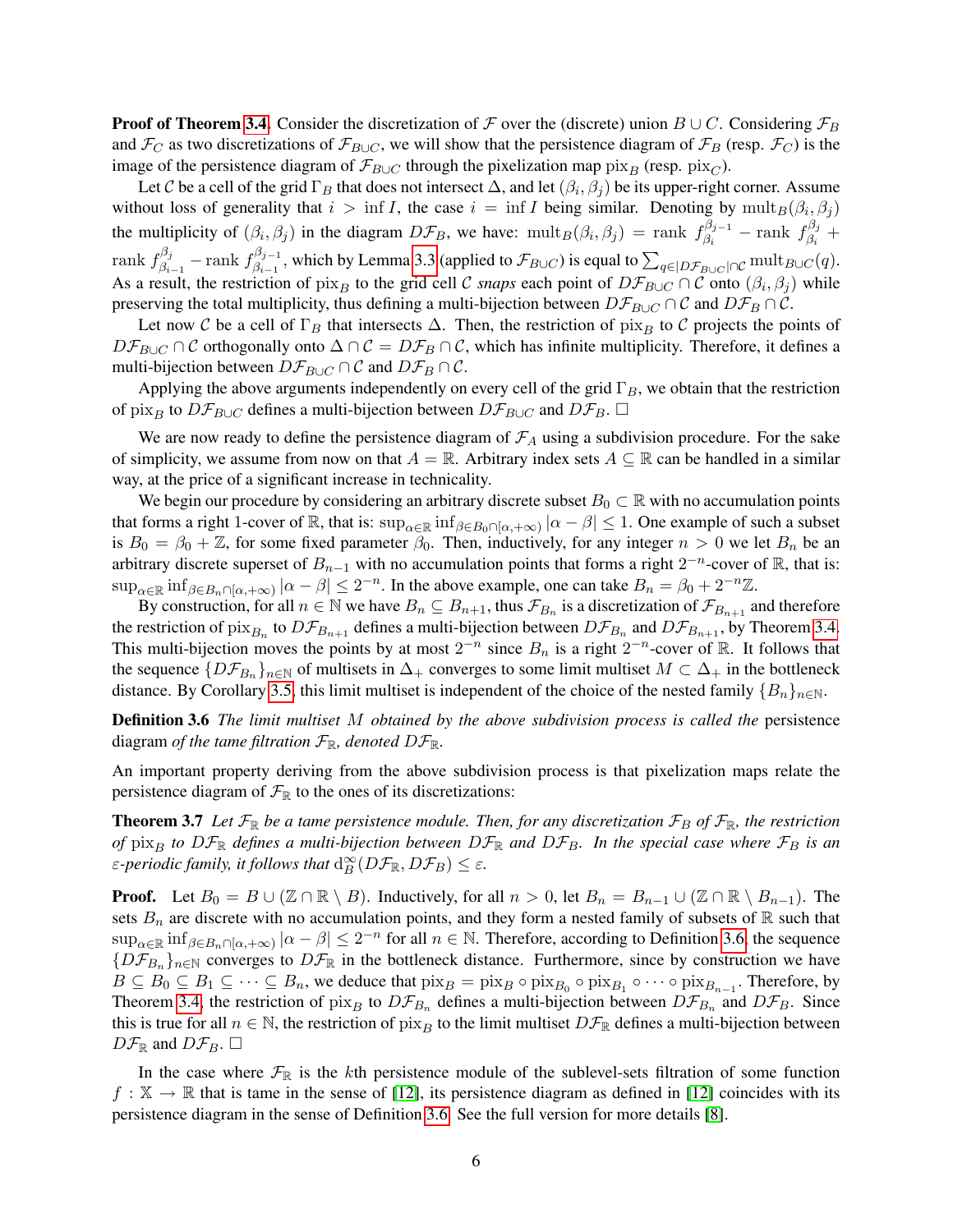### <span id="page-7-1"></span>4 Stability of persistence diagrams

This section provides equivalents to the stability result of [\[12\]](#page-11-1) in the general setting of tame persistence modules. We first introduce a quantitative notion of proximity between persistence modules in Section [4.1.](#page-7-0) We propose in fact two notions of proximity: a weaker one and a stronger one, which give rise respectively to a weaker and a stronger stability results, studied in Sections [4.2](#page-8-0) and [4.3](#page-8-1) respectively. Both results provide tight upper bounds on the stability of persistence diagrams under their respective notions of proximity. In addition, the weaker stability result (Theorem [4.3\)](#page-8-2) has a simple and geometrically-flavored proof, and it is instrumental in proving the stronger stability result (Theorem [4.4\)](#page-8-3).

#### <span id="page-7-0"></span>4.1 Interleaving persistence modules

To emphasize the intuition underlying our definitions, we first consider the case of persistence modules associated with the sublevel sets filtrations of functions. Whenever two functions  $f, g : \mathbb{X} \to \mathbb{R}$  satisfy  $||f-g||_{\infty} \leq \varepsilon$ , their sublevel sets filtrations are nested as follows:  $\forall \alpha \in \mathbb{R}$ ,  $\mathbb{X}_{\alpha}^f \subseteq \mathbb{X}_{\alpha+\varepsilon}^g \subseteq \mathbb{X}_{\alpha}^f$  $\frac{J}{\alpha+2\varepsilon}$ . This nesting, combined with the canonical inclusions  $\mathbb{X}_{\alpha}^f \subseteq \mathbb{X}_{\alpha'}^f$  and  $\mathbb{X}_{\alpha}^g \subseteq \mathbb{X}_{\alpha'}^g$  for all  $\alpha \leq \alpha'$ , induces the following commutative diagrams at *k*th homology level, where  $F_\alpha = H_k(\mathbb{X}_\alpha^f)$  and  $G_\alpha = H_k(\mathbb{X}_\alpha^g)$  denote the kth homology groups of the sublevel sets, and where the arrows represent the homomorphisms induced by inclusions at kth homology level:

<span id="page-7-3"></span>

The two persistence modules  ${F_\alpha}_{\alpha\in\mathbb{R}}$  and  ${G_\alpha}_{\alpha\in\mathbb{R}}$  are then said to be *strongly*  $\varepsilon$ -interleaved. This condition can be relaxed by assuming that the sublevel sets of f and g are only interleaved over a certain  $\varepsilon$ -periodic set of values of  $\alpha$ , that is:  $\exists \alpha_0 \in \mathbb{R}$  such that  $\forall \alpha \in \alpha_0 + 2\varepsilon \mathbb{Z}$ ,  $\mathbb{X}_{\alpha}^f \subseteq \mathbb{X}_{\alpha+\varepsilon}^g \subseteq \mathbb{X}_{\alpha}^f$  $a_{\alpha+2\varepsilon}$ . In this case, the two persistence modules induced at kth homology level are said to be *weakly* ε*-interleaved*, and the following induced diagram between their  $2\varepsilon$ -discretizations commutes:

<span id="page-7-5"></span><span id="page-7-4"></span><span id="page-7-2"></span>
$$
\cdots \longrightarrow F_{\alpha_0+2n\varepsilon} \longrightarrow F_{\alpha_0+(2n+2)\varepsilon} \longrightarrow \cdots
$$
\n
$$
\longrightarrow G_{\alpha_0+(2n-1)\varepsilon} \longrightarrow G_{\alpha_0+(2n+1)\varepsilon} \longrightarrow \cdots
$$
\n
$$
(2)
$$

These properties extend directly to arbitrary persistence modules:

**Definition 4.1** *Two persistence modules*  $\mathcal{F}_A$  *and*  $\mathcal{G}_B$  *are said to be* weakly  $\varepsilon$ -interleaved *if*:

- (i) *there exists*  $\alpha_0 \in \mathbb{R}$  *such that*  $\alpha_0 + 2\varepsilon \mathbb{Z} \subseteq A$  *and*  $\alpha_0 + \varepsilon + 2\varepsilon \mathbb{Z} \subseteq B$ *, and*
- (ii) *there exist two families of homomorphisms*  $\{\phi_{\alpha}: F_{\alpha} \to G_{\alpha+\varepsilon}\}_{\alpha \in \alpha_0+2\varepsilon \mathbb{Z}}$  *and*

 ${\psi_{\alpha}: G_{\alpha} \to F_{\alpha+\varepsilon}}_{\alpha \in \alpha_0+\varepsilon+2\varepsilon \mathbb{Z}}$  *such that the diagram of Eq. [\(2\)](#page-7-2) commutes.* 

For the strong notion of proximity, we require that the index sets satisfy  $A = B = \mathbb{R}$ :

Definition 4.2 *Two persistence modules* FR *and* GR *are said to be* strongly ε-interleaved *if there exist two families of homomorphisms*  $\{\phi_\alpha: F_\alpha \to G_{\alpha+\varepsilon}\}_{\alpha \in \mathbb{R}}$  and  $\{\psi_\alpha: G_\alpha \to F_{\alpha+\varepsilon}\}_{\alpha \in \mathbb{R}}$  such that the diagrams of *Eq.* [\(1\)](#page-7-3) commute for all  $\alpha \leq \alpha' \in \mathbb{R}$ .

Clearly, if  $\mathcal{F}_{\mathbb{R}}$  and  $\mathcal{G}_{\mathbb{R}}$  are strongly  $\varepsilon$ -interleaved, then they are also weakly  $\varepsilon$ -interleaved. Conversely, if  $\mathcal{F}_A$ and  $\mathcal{G}_B$  are weakly  $\varepsilon$ -interleaved, with  $A = B = \mathbb{R}$ , then they are strongly 3 $\varepsilon$ -interleaved, and this bound is tight — see the full version [\[8\]](#page-11-11). Nevertheless,  $\mathcal{F}_A$  and  $\mathcal{G}_B$  cannot be strongly interleaved when  $A, B \subsetneq \mathbb{R}$ .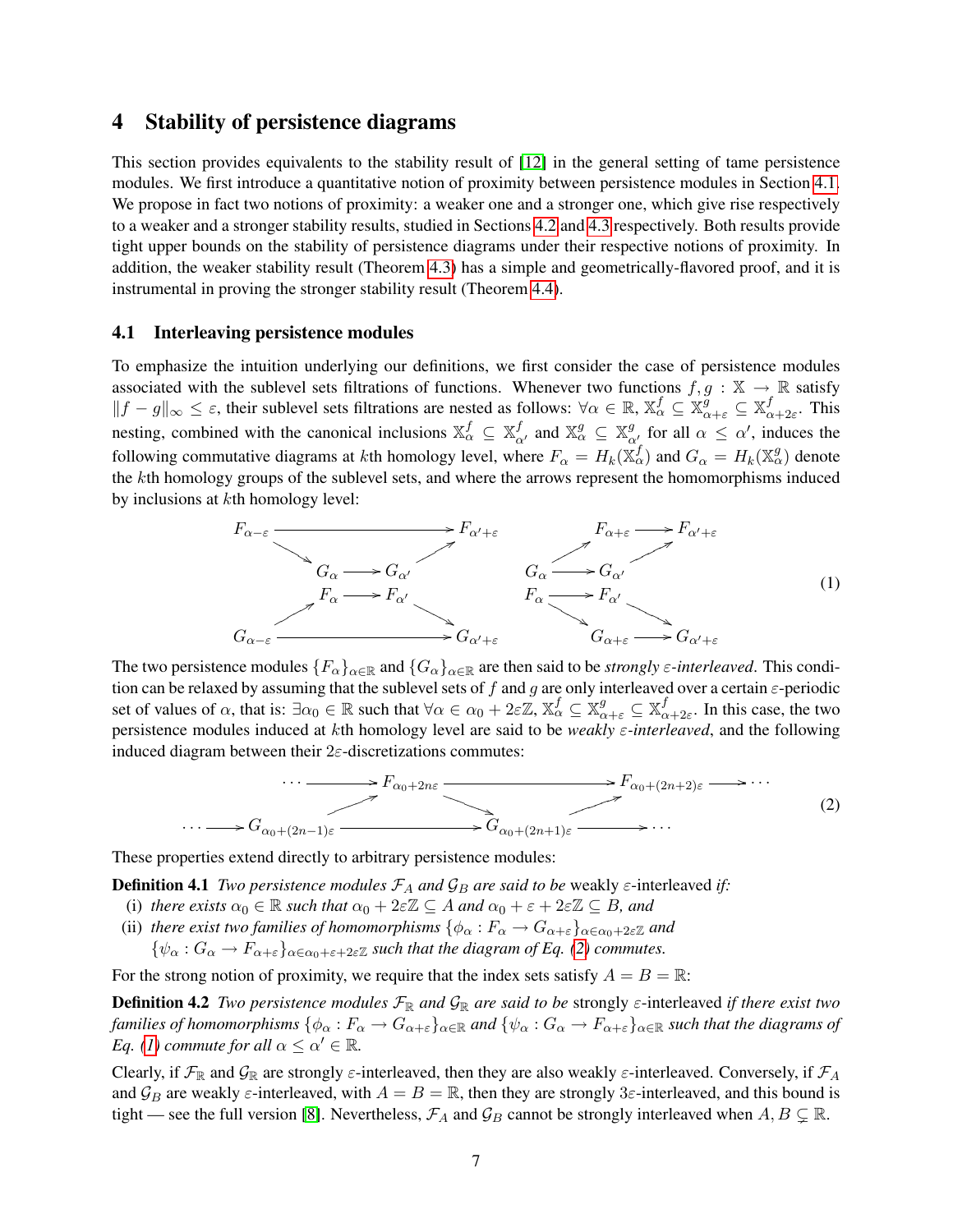#### <span id="page-8-0"></span>4.2 Persistence diagrams of weakly interleaved persistence modules

<span id="page-8-2"></span>**Theorem 4.3 (Weak Stability Theorem)** Let  $\mathcal{F}_A$  and  $\mathcal{G}_B$  be two tame persistence modules. If  $\mathcal{F}_A$  and  $\mathcal{G}_B$ are weakly  $\varepsilon$ -interleaved, then  $d_B^{\infty}(D\mathcal{F}_A, D\mathcal{G}_B) \leq 3\varepsilon$ , and this bound is tight.

**Proof.** Let  $\alpha_0 \in \mathbb{R}$  be as in Definition [4.1](#page-7-4) (i). Consider the persistence module  $\mathcal{H}_{\alpha_0+\varepsilon\mathbb{Z}}$  defined by:

$$
\forall n \in \mathbb{Z}, \begin{cases} H_{\alpha_0+2n\varepsilon} = F_{a+2n\varepsilon} \text{ and } H_{\alpha_0+(2n+1)\varepsilon} = G_{\alpha_0+(2n+1)} \\ h_{\alpha_0+2n\varepsilon}^{\alpha_0+(2n+1)\varepsilon} = \phi_{\alpha_0+2n\varepsilon} \text{ and } h_{\alpha_0+(2n+1)\varepsilon}^{\alpha_0+(2n+2)\varepsilon} = \psi_{\alpha_0+(2n+1)\varepsilon} \end{cases}
$$

By commutativity of the diagram of Eq. [\(2\)](#page-7-2),  $\mathcal{F}_{\alpha_0+2\varepsilon\mathbb{Z}}$  and  $\mathcal{G}_{\alpha_0+\varepsilon+2\varepsilon\mathbb{Z}}$  are two discretizations of  $\mathcal{H}_{\alpha_0+\varepsilon\mathbb{Z}}$  over 2 $\varepsilon$ -periodic sets. Since  $\mathcal{H}_{\alpha_0+\varepsilon\mathbb{Z}}$  itself is discrete, Corollary [3.5](#page-5-3) implies that  $\mathrm{d}_{B}^{\infty}(D\mathcal{F}_{\alpha_0+2\varepsilon\mathbb{Z}},\ D\mathcal{G}_{\alpha_0+\varepsilon+2\varepsilon\mathbb{Z}}) \leq$ 2ε. In addition,  $\mathcal{F}_{\alpha_0+2\varepsilon\mathbb{Z}}$  and  $\mathcal{G}_{\alpha_0+\varepsilon+2\varepsilon\mathbb{Z}}$  are discretizations of  $\mathcal{F}_A$  and  $\mathcal{G}_B$  respectively, therefore Theorem [3.7](#page-6-1) implies that  $d_B^{\infty}(D\mathcal{F}_A, D\mathcal{F}_{\alpha_0+2\varepsilon\mathbb{Z}}) \leq 2\varepsilon$  and  $d_B^{\infty}(D\mathcal{G}_B, D\mathcal{G}_{\alpha_0+\varepsilon+2\varepsilon\mathbb{Z}}) \leq 2\varepsilon$ . It follows then, by the triangle inequality, that  $d_B^{\infty}(D\mathcal{F}_A, D\mathcal{G}_B) \leq 6\varepsilon$ .

In order to reduce the bound from  $6\varepsilon$  to  $3\varepsilon$ , we need to study how the points of the above diagrams are moved by the multi-bijections induced by the pixelization maps. Let  $m_1$  (resp.  $m_2$ ) denote the multibijection induced by  $\lim_{\alpha_0+2\epsilon\mathbb{Z}}$  between  $D\mathcal{F}_A$  and  $D\mathcal{F}_{\alpha_0+2\epsilon\mathbb{Z}}$  (resp. between  $D\mathcal{H}_{\alpha_0+\epsilon\mathbb{Z}}$  and  $D\mathcal{F}_{\alpha_0+2\epsilon\mathbb{Z}}$ ). Similarly, let  $m_3$  (resp.  $m_4$ ) denote the multi-bijection induced by  $\lim_{\alpha_0 + \varepsilon + 2\varepsilon}$  between  $D\mathcal{H}_{\alpha_0 + \varepsilon}$  and  $D\mathcal{G}_{\alpha_0+\varepsilon+2\varepsilon\mathbb{Z}}$  (resp. between  $D\mathcal{G}_B$  and  $D\mathcal{G}_{\alpha_0+\varepsilon+2\varepsilon\mathbb{Z}}$ ). The map  $m=m_4^{-1}\circ m_3\circ m_2^{-1}\circ m_1$  is then a multibijection between  $D\mathcal{F}_A$  and  $D\mathcal{G}_B$ . Let us track the various possible images of a point  $p \in D\mathcal{F}_A$  through this multi-bijection — please refer to Figure [2](#page-8-4) (left):

- $m_1(p)$  is at a vertex  $(u, v)$  of the grid  $\Gamma_{\alpha_0+2\varepsilon\mathbb{Z}}$ , marked by a blue disc in the figure;
- $m_2^{-1} \circ m_1(p)$  lies among the four corners of the cell of the grid  $\Gamma_{\alpha_0 + \epsilon \mathbb{Z}}$  that contains  $m_1(p)$ , namely:  $(u, v), (u, v - \varepsilon), (u - \varepsilon, v),$  and  $(u - \varepsilon, v - \varepsilon)$ , marked by red crosses in the figure;
- the images of these four corners through  $m_3$  are among the four points  $(u \varepsilon, v \varepsilon), (u \varepsilon, v + \varepsilon)$ ,  $(u + \varepsilon, v - \varepsilon)$  and  $(u + \varepsilon, v + \varepsilon)$ , marked by blue squares in the figure;
- since  $m_4$  is the restriction of  $\lim_{\alpha_0 + \varepsilon + 2\varepsilon \mathbb{Z}}$  to  $D\mathcal{G}_B$ , the possible pre-images of  $m_3 \circ m_2^{-1} \circ m_1(p)$  are contained in the union of the bottom left cells of  $(u - \varepsilon, v - \varepsilon)$ ,  $(u - \varepsilon, v + \varepsilon)$ ,  $(u + \varepsilon, v - \varepsilon)$  and  $(u + \varepsilon, v + \varepsilon)$  in the grid  $\Gamma_{\alpha_0 + \varepsilon + 2\varepsilon \mathbb{Z}}$  (the gray area in the figure).

All in all,  $m(p)$  belongs to the box  $(u - 3\varepsilon, u + \varepsilon] \times (v - 3\varepsilon, v + \varepsilon]$ . Since  $p \in (u - 2\varepsilon, u] \times (v - 2\varepsilon, v]$ , we conclude that  $||p - m(p)||_{\infty} < 3\varepsilon$ . The tightness of this bound is proven in the full version [\[8\]](#page-11-11).  $\square$ 



<span id="page-8-4"></span>Figure 2: *Left: for the proof of Theorem [4.3.](#page-8-2) Right: for the proof of Lemma [4.5.](#page-9-0)*

#### <span id="page-8-1"></span>4.3 Persistence diagrams of strongly interleaved persistence modules

<span id="page-8-3"></span>**Theorem 4.4 (Strong Stability Theorem)** Let  $\mathcal{F}_{\mathbb{R}}$  and  $\mathcal{G}_{\mathbb{R}}$  be two tame persistence modules. If  $\mathcal{F}_{\mathbb{R}}$  and  $\mathcal{G}_{\mathbb{R}}$ *are strongly*  $\varepsilon$ -interleaved, then  $d_B^{\infty}(D\mathcal{F}_{\mathbb{R}}, D\mathcal{G}_{\mathbb{R}}) \leq \varepsilon$ .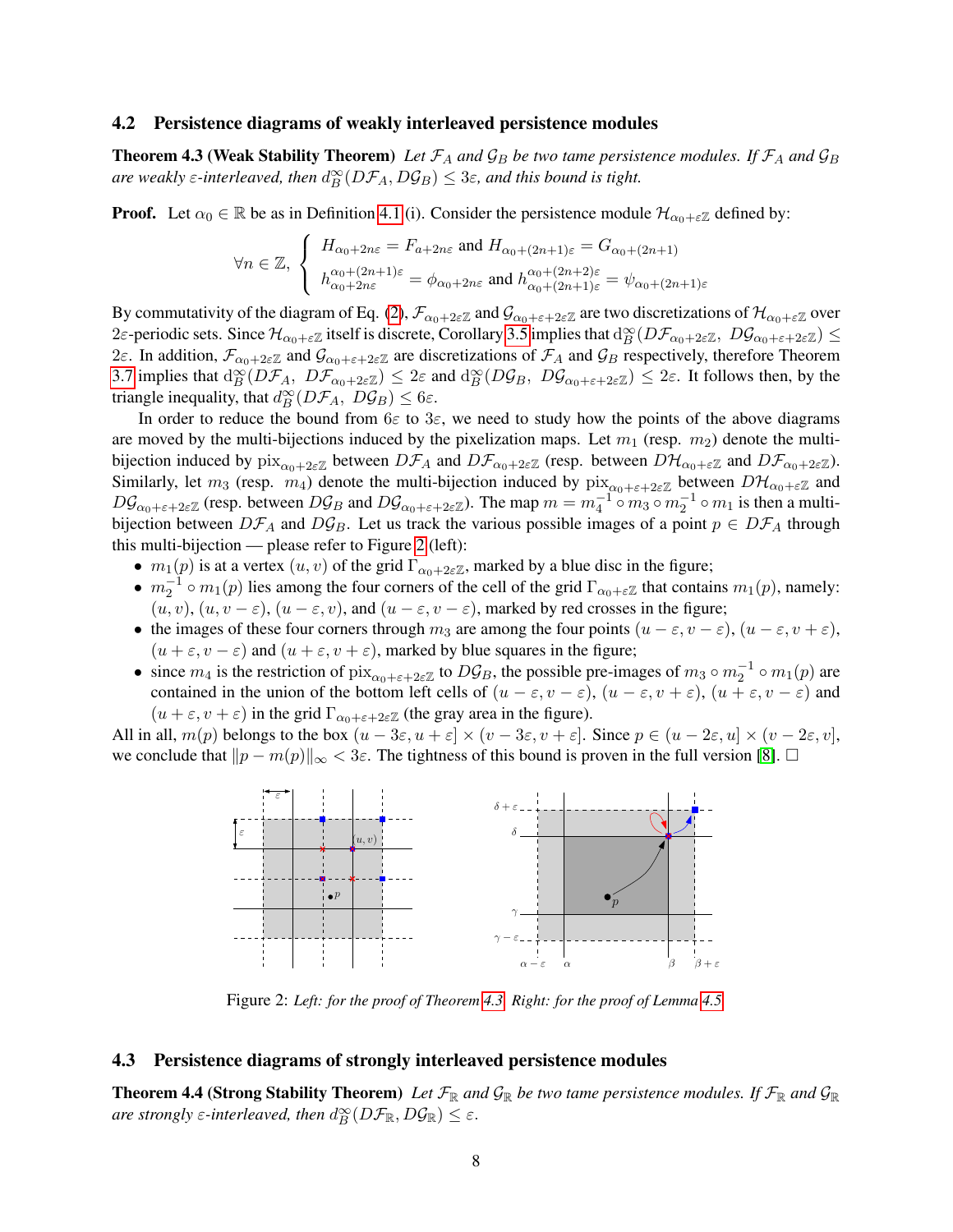The entire Section [4.3](#page-8-1) is devoted to the proof of this result. At a high level, our analysis follows the same scheme as in [\[12\]](#page-11-1). First, we bound the Hausdorff distance between the persistence diagrams of strongly  $\varepsilon$ -interleaved persistence modules (Section [4.3.1\)](#page-9-1). The key ingredient for this stage is the so-called Box Lemma from [\[12\]](#page-11-1), stated as Lemma [4.5](#page-9-0) below, to which we provide a new proof based solely on pixelization arguments. Second, we move from Hausdorff to bottleneck distance by means of an interpolation argument (Section [4.3.2\)](#page-9-2). However, differently from [\[12\]](#page-11-1), we do not interpolate at functional level, but rather at algebraic level directly (Lemma [4.6\)](#page-9-3), since in our context persistence modules are the only available data. In addition to being more general, our strategy is interesting from a technical point of view since it produces tame families of interpolating persistence modules, which a naive function interpolation does not always do.

#### <span id="page-9-1"></span>4.3.1 Bound on the Hausdorff distance

<span id="page-9-0"></span>Lemma 4.5 (Box Lemma) *Let* FR *and* GR *be two tame, strongly* ε*-interleaved persistence modules. Given*  $\varphi$  *any*  $\alpha < \beta < \gamma < \delta$ , let  $\Box$  denote the box  $(\alpha, \beta] \times (\gamma, \delta]$ , and  $\Box_{\varepsilon}$  the box  $(\alpha - \varepsilon, \beta + \varepsilon] \times (\gamma - \varepsilon, \delta + \varepsilon]$ *obtained by inflating*  $\Box$  *by*  $\varepsilon$ *. Then, the sum of the multiplicities of the points of*  $D\mathcal{F}_{\mathbb{R}}$  *contained in*  $\Box$  *is at most the sum of the multiplicities of the points of*  $D\mathcal{G}_\mathbb{R}$  *contained in*  $\Box_\varepsilon$ *.* 

**Proof.** If  $\beta + \varepsilon > \gamma - \varepsilon$ , then  $\Box_{\varepsilon}$  intersects the diagonal  $\Delta$ , hence the total multiplicity of  $D\mathcal{G}_{\mathbb{R}} \cap \Box_{\varepsilon}$ is infinite and thus at least the total multiplicity of  $D\mathcal{F}_{\mathbb{R}} \cap \square$ . Assume now that  $\beta + \varepsilon \leq \gamma - \varepsilon$ . Let  $A = {\alpha, \beta, \gamma, \delta}$  and  $B = {\alpha - \varepsilon, \beta + \varepsilon, \gamma - \varepsilon, \delta + \varepsilon}.$  Consider the A-discretization of  $\mathcal{F}_{\mathbb{R}}$  and the B-discretization of  $\mathcal{G}_{\mathbb{R}}$ . Since  $\mathcal{F}_{\mathbb{R}}$  and  $\mathcal{G}_{\mathbb{R}}$  are strongly interleaved, the following diagram commutes (where diagonal arrows stand for the homomorphisms  $\phi_{\alpha}$ ,  $\psi_{\alpha}$  introduced in Definition [4.2\)](#page-7-5):



It follows that  $\mathcal{F}_A$  and  $\mathcal{G}_B$  are two discretizations of the mixed persistence module  $\mathcal{H}_{A\cup B}$  defined by the path  $G_{\alpha-\varepsilon} \to F_{\alpha} \to F_{\beta} \to G_{\beta+\varepsilon} \to G_{\gamma-\varepsilon} \to F_{\gamma} \to F_{\delta} \to G_{\delta+\varepsilon}$  in the above diagram. Then, the same tracking approach as in the proof of Theorem [4.3](#page-8-2) shows that the pixelization maps send the points  $p \in D\mathcal{F}_{\mathbb{R}} \cap \Box$  injectively to a subset of the points of  $D\mathcal{G}_{\mathbb{R}} \cap \Box_{\varepsilon}$ , thus concluding the proof of the lemma. The tracking is illustrated in Figure [2](#page-8-4) (right) and detailed in the full version of the paper [\[8\]](#page-11-11).  $\Box$ 

By invoking the Box Lemma in the vicinity of every point of  $D\mathcal{F}_{\mathbb{R}} \cup D\mathcal{G}_{\mathbb{R}}$  separately, we deduce that  $d_{\mathcal{H}}^{\infty}(D\mathcal{F}_{\mathbb{R}},D\mathcal{G}_{\mathbb{R}}) \leq \varepsilon$  whenever  $\mathcal{F}_{\mathbb{R}}$  and  $\mathcal{G}_{\mathbb{R}}$  are tame and strongly  $\varepsilon$ -interleaved.

#### <span id="page-9-2"></span>4.3.2 Bound on the bottleneck distance

<span id="page-9-3"></span>**Lemma 4.6** Let  $\mathcal{F}_{\mathbb{R}}$  and  $\mathcal{G}_{\mathbb{R}}$  be two strongly  $\varepsilon$ -interleaved persistence modules. Then, for all  $s \in [0,\varepsilon]$ , *there exists a persistence module*  $\widetilde{\mathcal{H}}_{\mathbb{R}}^s$  that is strongly s-interleaved with  $\mathcal{F}_{\mathbb{R}}$  and strongly  $(\varepsilon - s)$ -interleaved *with*  $\mathcal{G}_{\mathbb{R}}$ *. Furthermore, this persistence module is tame whenever*  $\mathcal{F}_{\mathbb{R}}$  *and*  $\mathcal{G}_{\mathbb{R}}$  *are.* 

**Proof.** We present here an intuitive version of the construction of  $\widetilde{\mathcal{H}}_{\mathcal{B}}^s$ ; a detailed proof is available in Appendix [A.](#page-12-5) For clarity, we let  $\varepsilon_1 = s$  and  $\varepsilon_2 = \varepsilon - s$ . Denote by  $\phi_{\alpha}^{\mathcal{F},\mathcal{G}} : F_{\alpha} \to G_{\alpha+\varepsilon}$  and  $\phi_{\alpha}^{\mathcal{G},\mathcal{F}} : G_{\alpha} \to$  $F_{\alpha+\varepsilon}$  the homomorphisms provided by Definition [4.2.](#page-7-5) We want to define a persistence module  $\mathcal{H}_{\mathbb{R}}$  that is close to both  $\mathcal{F}_\mathbb{R}$  and  $\mathcal{G}_\mathbb{R}$ . The first idea is to consider their sum. However, we do not define  $H_a$  as  $F_a \oplus G_a$ because, although there is a natural application from  $F_{a-\epsilon_1}$  to  $F_a \oplus G_a$  (using  $f_{a-\epsilon_1}^a$ ), there is no natural way to define an application from  $F_a \oplus G_a$  to  $F_{a+\epsilon_1}$ . Instead, we let  $\mathcal{H}_\mathbb{R}$  be a translated sum of  $\mathcal{F}_\mathbb{R}$  and  $\mathcal{G}_\mathbb{R}$ .  $H_a = F_{a-\epsilon_1} \oplus G_{a-\epsilon_2}$ . There is an obvious injection from  $F_{a-\epsilon_1}$  into  $H_a$ , and now  $f_{a-\epsilon_1}^{a+\epsilon_1} \oplus \phi_{a-\epsilon_2}^{G,\mathcal{F}}$  $a-\varepsilon_2$  provides a natural homomorphism from  $H_a$  to  $F_{a+\varepsilon_1}$ . The situation with  $\mathcal G$  is symmetric.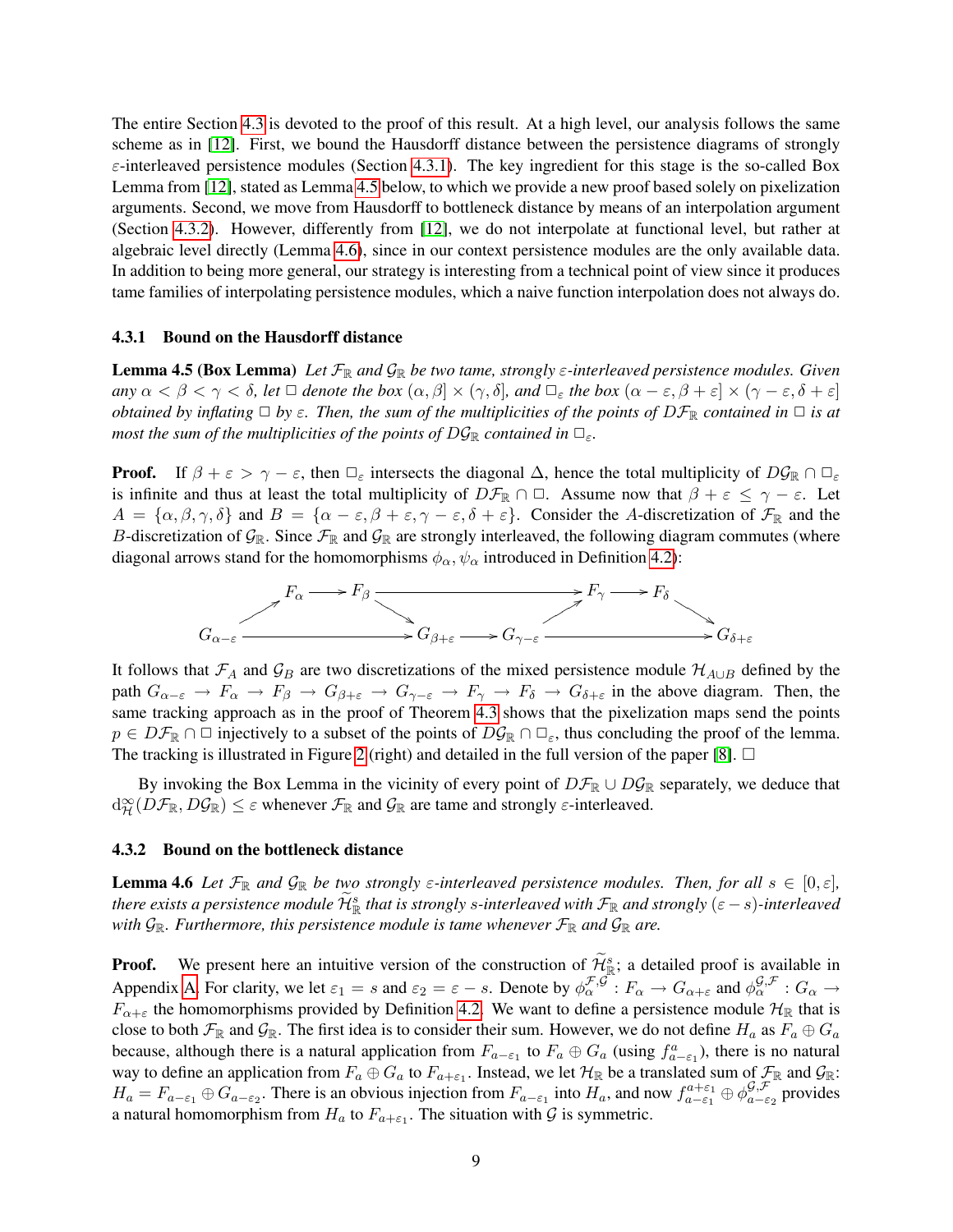$$
F_{a-\varepsilon_1-2\varepsilon_2} \xrightarrow{\qquad} F_{a-\varepsilon_1} \xrightarrow{\qquad} F_{a+\varepsilon_1} \xrightarrow{\qquad} F_{a+\varepsilon_1} \xrightarrow{\qquad} G_{a-2\varepsilon_1-\varepsilon_2} \xrightarrow{\qquad} G_{a+\varepsilon_2} \xrightarrow{\qquad} G_{a+\varepsilon_2}
$$

The persistence module  $H_{\R}$  has the features of both  $\mathcal{F}_{\R}$  and  $\mathcal{G}_{\R}$ . However, the features that  $\mathcal{F}_{\R}$  and  $\mathcal{G}_{\R}$  have in common appear twice in  $\mathcal{H}_{\mathbb{R}}$ , and we want to identify them. Consider an element of  $F_{a-\epsilon_1-2\epsilon_2}$ . There are two ways of sending this element into  $H_a$ : either through  $F_{a-\epsilon_1}$  with  $f_{a-\epsilon_1-2\epsilon_2}^{a-\epsilon_1}$ , or through  $G_{a-\epsilon_2}$  with  $\phi_{a-\varepsilon}^{\mathcal{F},\mathcal{G}}$  $\zeta_{a-\epsilon_1-2\epsilon_2}$ . We want to identify these two images. Similarly, we want to identify the two images of an element of  $G_{a-2\varepsilon_1-\varepsilon_2}$  through  $F_{a-\varepsilon_1}$  with  $\phi_{a-2\varepsilon_1}^{\mathcal{G},\mathcal{F}}$  $g_{,a}^{\mathcal{G},\mathcal{F}}$  or through  $G_{a-\varepsilon_2}$  with  $g_{a-2\varepsilon_1-\varepsilon_2}^{a-\varepsilon_2}$ . These two sets of identifications are required for the diagrams to commute. On the other hand, it only makes sense to identify two elements of  $H_a$  if they have the same image in both  $F_{a+\epsilon_1}$  and  $G_{a+\epsilon_2}$ . A key property is that pairs that we are allowed to identify include all pairs that we want to identify to make the diagrams commute. We can therefore define a *quotient persistence module*  $\mathcal{H}_{\mathbb{R}}$ , where  $H_a$  is the quotient of  $H_a$  by either the minimum set of identifications (defined by the images of  $F_{a-\epsilon_1-2\epsilon_2}$  and  $G_{a-2\epsilon_1-\epsilon_2}$ ) or the maximal set of identifications (defined by the kernels of the homomorphisms  $H_a \to F_{a+\epsilon_1}$  and  $H_a \to G_{a+\epsilon_2}$ ). By construction,  $\mathcal{H}_{\mathbb{R}}$  is strongly  $\varepsilon_1$ -interleaved with  $\mathcal{F}_{\mathbb{R}}$  and strongly  $\varepsilon_2$ -interleaved with  $\mathcal{G}_{\mathbb{R}}$ .  $\Box$ 

<span id="page-10-0"></span>The family  $(\widetilde{\mathcal{H}}_{\mathbb{R}}^s)_{s \in [0,\varepsilon]}$  of persistence modules *interpolates* between  $\mathcal{F}_{\mathbb{R}}$  and  $\mathcal{G}_{\mathbb{R}}$  in the following sense (see Appendix [B](#page-13-0) for a purely technical proof of this otherwise intuitive result):

**Lemma 4.7**  $\widetilde{\mathcal{H}}_{\mathbb{R}}^6 \simeq \mathcal{F}_{\mathbb{R}}$ ,  $\widetilde{\mathcal{H}}_{\mathbb{R}}^{\varepsilon} \simeq \mathcal{G}_{\mathbb{R}}$ , and  $\forall s, s' \in [0, \varepsilon]$ ,  $\widetilde{\mathcal{H}}_{\mathbb{R}}^s$  and  $\widetilde{\mathcal{H}}_{\mathbb{R}}^{s'}$  are strongly  $|s - s'|$ -interleaved.

Lemmas [4.6](#page-9-3) and [4.7](#page-10-0) provide the necessary ingredients for the interpolation argument of [\[12\]](#page-11-1) to apply, thereby concluding the proof of Theorem [4.4.](#page-8-3) In cases where the persistence diagrams only have finitely many points off the diagonal  $\Delta$ , the argument of [\[12\]](#page-11-1) applies directly. In all other cases, additional technical details must be handled using the Weak Stability Theorem [4.3,](#page-8-2) as shown in Appendix [C.](#page-14-0)

### 5 Conclusion

We have shown that the notion of persistence diagram can be extended, and its stability proven, beyond the framework of [\[12\]](#page-11-1). Working at algebraic level directly, we have provided a mean of comparing the persistence diagrams of functions defined over different spaces, thus giving a positive answer to an open question from [\[13\]](#page-11-12). To achieve our goals, we have introduced several novel concepts and constructions that could become useful theoretical tools. On the practical side, we believe our results may enable new applications of the concept of persistence, as they have already done in the context of scalar field analysis [\[9\]](#page-11-9).

An important question arising from our work is whether the structure theorem of [\[21\]](#page-12-3) still holds under our weaker tameness condition (Definition [2.2\)](#page-3-1): is it true that persistence modules with identical persistence diagrams are isomorphic, even if the diagrams have infinitely (yet countably) many points off the diagonal?

Our notion of proximity between persistence modules (Definition [4.2\)](#page-7-5) satisfies the axioms of a metric. In particular, two persistence modules  $\mathcal{F}_{\mathbb{R}}$  and  $\mathcal{G}_{\mathbb{R}}$  are strongly 0-interleaved if and only if (iff) they are isomorphic. Combined with the correspondence and structure theorems of [\[21\]](#page-12-3), this fact implies that  $\mathcal{F}_{\mathbb{R}}$ and  $\mathcal{G}_{\mathbb{R}}$  have identical persistence diagrams iff they are strongly 0-interleaved. An approximate version of this result would be that  $\mathcal{F}_\mathbb{R}$  and  $\mathcal{G}_\mathbb{R}$  have  $\varepsilon$ -close persistence diagrams in the bottleneck distance iff they are strongly ε-interleaved. Theorem [4.4](#page-8-3) proves one direction, but the other direction remains open.

Another possible extension of this work would be to multi-dimensional persistence, where generalizations of the concept of persistence diagram have been proposed, most notably the rank invariant of [\[5\]](#page-11-13). Stability results for this descriptor exist in several restricted contexts [\[3,](#page-11-14) [4\]](#page-11-15), and it would be interesting to see whether they can be extended to a larger setting similar to the one of this paper.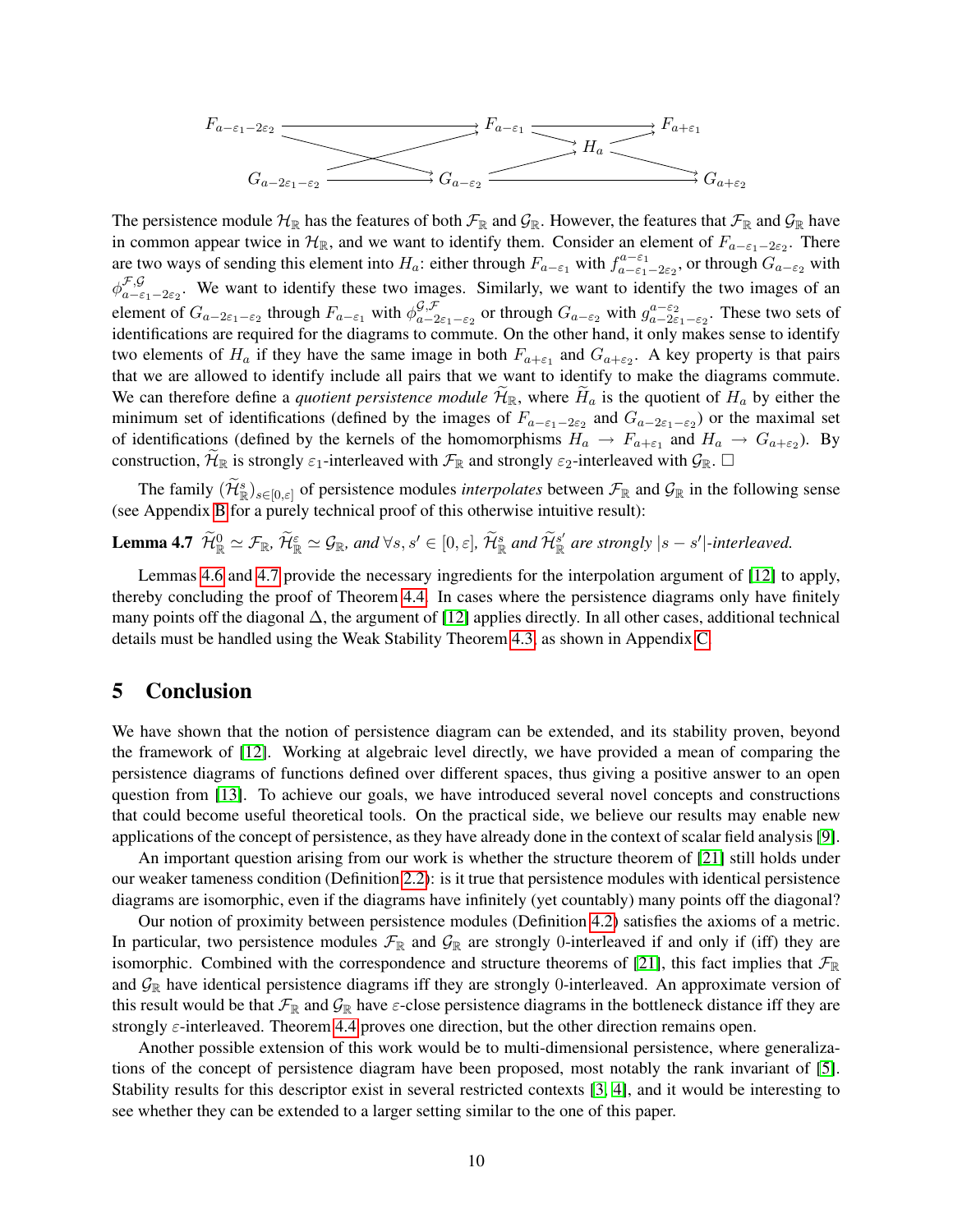# References

- <span id="page-11-2"></span>[1] D. Attali, M. Glisse, S. Hornus, F. Lazarus, and D. Morozov. Persistence-sensitive simplification of functions on surfaces in linear time. Submitted to SoCG'09.
- <span id="page-11-4"></span>[2] P. Bendich, D. Cohen-Steiner, H. Edelsbrunner, J. Harer, and D. Morozov. Inferring local homology from sampled stratified spaces. In *Proc. 48th Annu. IEEE Sympos. Foundations of Computer Science*, pages 536–546, 2007.
- <span id="page-11-14"></span>[3] S. Biasotti, A. Cerri, P. Frosini, D. Giorgi, and C. Landi. Multidimensional size functions for shape comparison. *Journal of Mathematical Imaging and Vision*, 32:161–179, 2008.
- <span id="page-11-15"></span>[4] F. Cagliari, B. Di Fabio, and M. Ferri. Title: One-dimensional reduction of multidimensional persistent homology. Research report, University of Bologna, February 2007. LANL arXiv:math/0702713v2 [Math.AT].
- <span id="page-11-13"></span>[5] G. Carlsson and A. Zomorodian. The theory of multi-dimensional persistence. In *Proc. 23rd ACM Sympos. on Comput. Geom.*, pages 184–193, 2007.
- <span id="page-11-0"></span>[6] G. Carlsson, A. Zomorodian, A. Collins, and L. Guibas. Persistence barcodes for shapes. *Interational Journal of Shape Modeling*, 11:149–187, 2005.
- <span id="page-11-3"></span>[7] F. Chazal and D. Cohen-Steiner. *Geometric Inference*. submitted as a book chapter, 2007.
- <span id="page-11-11"></span>[8] F. Chazal, D. Cohen-Steiner, M. Glisse, L. J. Guibas, and S. Y. Oudot. Proximity of persistence modules and their diagrams. Research Report 6568, INRIA, November 2008. [http://hal.inria.](http://hal.inria.fr/inria-00292566/en/) [fr/inria-00292566/en/](http://hal.inria.fr/inria-00292566/en/).
- <span id="page-11-9"></span>[9] F. Chazal, L. J. Guibas, S. Y. Oudot, and P. Skraba. Analysis of scalar fields over point cloud data. In *Proc. 19th ACM-SIAM Sympos. on Discrete Algorithms*, 2009. Full version available as INRIA research report RR-6576, July 2008 (<http://hal.inria.fr/inria-00294591/en/>).
- <span id="page-11-5"></span>[10] C. Chen and D. Freedman. Quantifying homology classes. In *Proc. 25th International Symposium on Theoretical Aspects of Computer Science (STACS)*, 2008.
- <span id="page-11-6"></span>[11] D. Cohen-Steiner and H. Edelsbrunner. Inequalities for the curvature of curves and surfaces. In *Proc. 21st Annu. Sympos. on Comput. Geom.*, pages 272–277, 2005.
- <span id="page-11-1"></span>[12] D. Cohen-Steiner, H. Edelsbrunner, and J. Harer. Stability of persistence diagrams. In *Proc. 21st ACM Sympos. Comput. Geom.*, pages 263–271, 2005.
- <span id="page-11-12"></span>[13] D. Cohen-Steiner, H. Edelsbrunner, and J. Harer. Extending persistence using Poincaré and Lefschetz duality. *Found. Comput. Math.*, 2008. To appear.
- <span id="page-11-7"></span>[14] D. Cohen-Steiner, H. Edelsbrunner, and D. Morozov. Vines and vineyards by updating persistence in linear time. In *Proc. 22nd Sympos. on Comput. Geom.*, pages 119–126, 2006.
- <span id="page-11-10"></span>[15] M. d'Amico, P. Frosini, and C. Landi. Using matching distance in size theory: a survey. *International Journal of Imaging Systems and Technology*, 16(5):154–161, 2006.
- <span id="page-11-8"></span>[16] M. d'Amico, P. Frosini, and C. Landi. Natural pseudo-distance and optimal matching between reduced size functions. *Acta Appl. Math.*, 2008. Online: [http://www.springerlink.com/content/](http://www.springerlink.com/content/cj84327h4n280144/) [cj84327h4n280144/](http://www.springerlink.com/content/cj84327h4n280144/).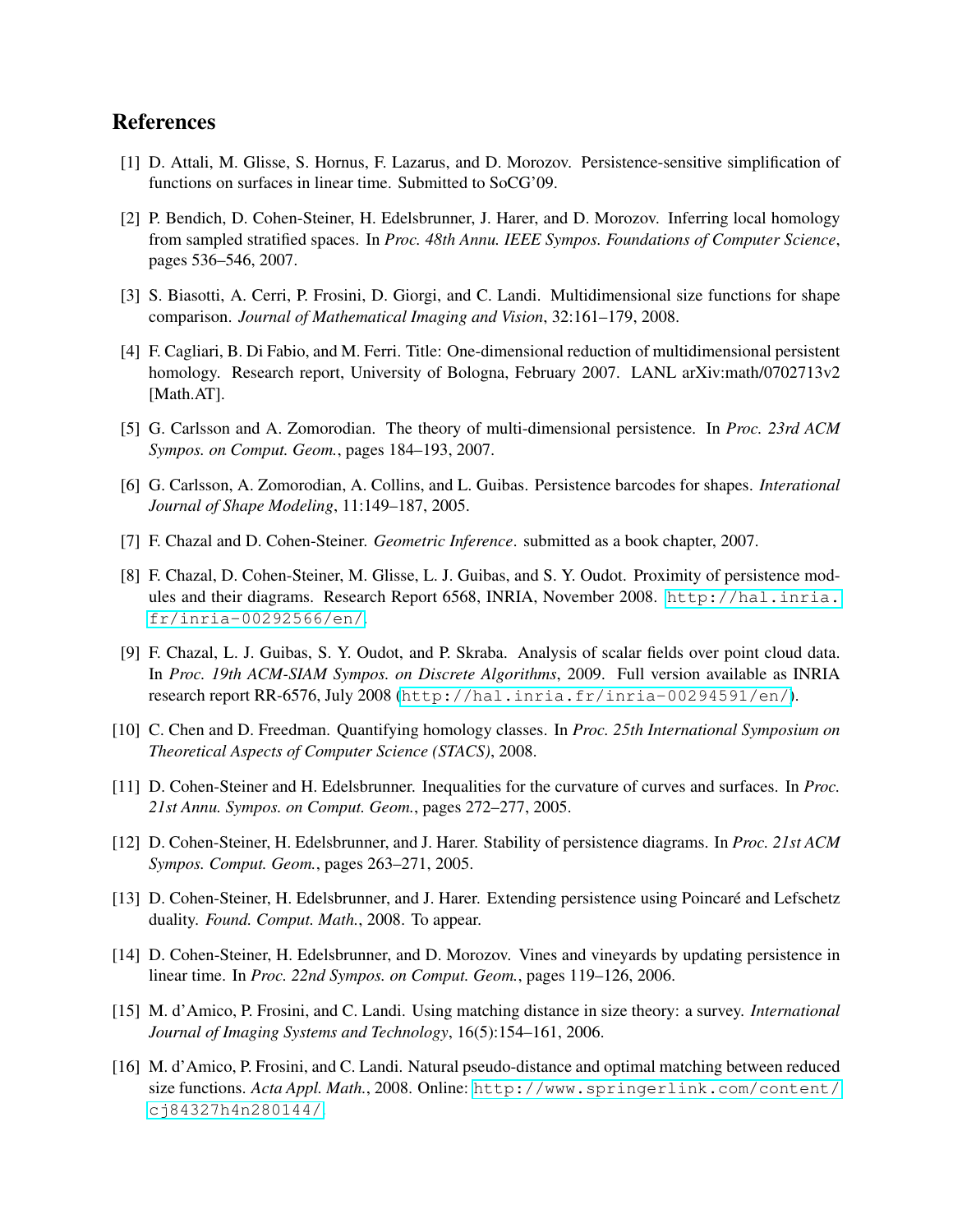- <span id="page-12-0"></span>[17] H. Edelsbrunner, D. Letscher, and A. Zomorodian. Topological persistence and simplification. *Discrete Comput. Geom.*, 28:511–533, 2002.
- <span id="page-12-1"></span>[18] H. Edelsbrunner, D. Morozov, and V. Pascucci. Persistence-sensitive simplification of functions on 2-manifolds. In *Proc. 22nd Sympos. on Comput. Geom.*, pages 127–134, 2006.
- <span id="page-12-4"></span>[19] A. Hatcher. *Algebraic Topology*. Cambridge University Press, 2001.
- <span id="page-12-2"></span>[20] D. Morozov. *Homological Illusions of Persistence and Stability*. Ph.d. dissertation, Department of Computer Science, Duke University, August 2008.
- <span id="page-12-3"></span>[21] A. Zomorodian and G. Carlsson. Computing persistent homology. *Discrete Comput. Geom.*, 33(2):249–274, 2005.

### <span id="page-12-5"></span>A Proof of Lemma [4.6](#page-9-3)

For clarity, we let  $\varepsilon_1 = s$  and  $\varepsilon_2 = \varepsilon - s$ . Denote by  $\phi^{\mathcal{F},\mathcal{G}}_{\alpha} : F_{\alpha} \to G_{\alpha+\varepsilon}$  and  $\phi^{\mathcal{G},\mathcal{F}}_{\alpha} : G_{\alpha} \to F_{\alpha+\varepsilon}$  the homomorphisms provided by Definition [4.2.](#page-7-5)

We first define the *translated sum*  $H_{\mathbb{R}}$  by  $H_{\alpha} = F_{\alpha-\varepsilon_1} \oplus G_{\alpha-\varepsilon_2}$ . The applications  $h_{\alpha}^{\beta}: H_{\alpha} \to H_{\beta}$ defined for all  $x \in F_{\alpha-\varepsilon_1}$  and  $y \in F_{\beta-\varepsilon_2}$  by  $h_\alpha(\alpha, y) = (f_{\alpha-\varepsilon_1}^{\beta-\varepsilon_1})$  $\alpha^{-\varepsilon_1}(x), g_{\alpha-\varepsilon_2}^{\beta-\varepsilon_2}$  $\int_{\alpha-\epsilon_2}^{\beta-\epsilon_2}(y)$  make H a persistence module.

We define  $\phi_{\alpha}^{\mathcal{F},\mathcal{H}}$ :  $F_{\alpha} \to H_{\alpha+\varepsilon_1}$  by  $\phi_{\alpha}^{\mathcal{F},\mathcal{H}}(x) = (x,0)$  and  $\phi_{\alpha}^{\mathcal{G},\mathcal{H}}$ :  $G_{\alpha} \to H_{\alpha+\varepsilon_2}$  by  $\phi_{\alpha}^{\mathcal{G},\mathcal{H}}(x) = (0,x)$ . We also define  $\phi_{\alpha}^{\mathcal{H},\mathcal{F}}: H_{\alpha} \to F_{\alpha+\varepsilon_1}$  by  $\phi_{\alpha}^{\mathcal{H},\mathcal{F}}((x,y)) = f_{\alpha-\varepsilon_1}^{\alpha+\varepsilon_1}(x) + \phi_{\alpha-\varepsilon_1}^{\mathcal{G},\mathcal{F}}$  $g_{,\alpha-\varepsilon_2}^{\mathcal{G},\mathcal{F}}(y)$  and  $\overline{\phi_\alpha^{\mathcal{H},\mathcal{G}}}: H_\alpha \to G_{\alpha+\varepsilon_2}$  by  $\phi^{\mathcal{H},\mathcal{G}}_{\alpha}(x,y) = \phi^{\mathcal{F},\mathcal{G}}_{\alpha-\epsilon}$  $\mathcal{F}\mathcal{G}_{\alpha-\varepsilon_1}(x)+g_{\alpha-\varepsilon_2}^{\alpha+\varepsilon_2}(y).$ 

These homomorphisms satisfy some easy properties. In particular,  $\phi_{\alpha+\varepsilon}^{\mathcal{H},\mathcal{F}}$  $\alpha^{\mathcal{H},\mathcal{F}}_{\alpha+\varepsilon_1}\circ \phi^{\mathcal{F},\mathcal{H}}_\alpha=f^{\alpha+2\varepsilon_1}_\alpha,\, \phi^{\mathcal{H},\mathcal{G}}_{\alpha+\varepsilon_1}$  $\frac{\pi, y}{\alpha + \varepsilon_2}$  ο  $\phi ^{\mathcal{G},\mathcal{H}}_{\alpha}=g_{\alpha}^{\alpha+2\varepsilon_{2}},\phi ^{\mathcal{H},\mathcal{G}}_{\alpha+\varepsilon}% =\alpha^{\alpha}+\varepsilon_{\alpha}^{\alpha}+\varepsilon_{\alpha}^{\beta}$  $\alpha$ <sub>+ε<sub>1</sub></sub>  $\circ \phi^{\mathcal{F},\mathcal{H}}_{\alpha} = \phi^{\mathcal{F},\mathcal{G}}_{\alpha}$  and  $\phi^{\mathcal{H},\mathcal{F}}_{\alpha+\varepsilon}$  $\alpha_{\alpha+\varepsilon_2}^{H,\mathcal{F}}\circ\phi^{\mathcal{G},\mathcal{H}}_{\alpha}=\phi^{\mathcal{G},\mathcal{F}}_{\alpha}.$  Also notice that  $h^{\beta+\varepsilon_1}_{\alpha+\varepsilon_1}$  $^{\beta+\varepsilon_1}_{\alpha+\varepsilon_1}\circ\phi^{\mathcal{F},\mathcal{H}}_\alpha=\phi^{\mathcal{F},\mathcal{H}}_\beta$  ${}_{\beta}^{\mathcal{F},\mathcal{H}}\!\circ\!f_{\alpha}^{\beta}$ and  $h_{\alpha+\varepsilon}^{\beta+\varepsilon_2}$  $^{\beta+\varepsilon_2}_{\alpha+\varepsilon_2}\circ\phi^{\mathcal{G},\mathcal{H}}_\alpha=\phi^{\mathcal{G},\mathcal{H}}_\beta$  ${}^{\mathcal{G},\mathcal{H}}_{\beta}\circ g^{\beta}_{\alpha}$ . We can also prove that  $f^{\beta+\varepsilon_1}_{\alpha+\varepsilon_1}$  $\alpha^{,\beta+\varepsilon_1}_{\alpha+\varepsilon_1}\circ\phi^{\mathcal{H},\mathcal{F}}_\alpha=\phi^{\mathcal{H},\mathcal{F}}_\beta$  $\frac{\mathcal{H}, \mathcal{F}}{\beta} \circ h_{\alpha}^{\beta}$ . For this, we first verify the relation on the image of  $\phi_{\alpha-\epsilon}^{\mathcal{F},\mathcal{H}}$  $\frac{\sigma}{\alpha-\varepsilon_1}$ :

$$
f_{\alpha+\varepsilon_1}^{\beta+\varepsilon_1} \circ \phi_{\alpha}^{\mathcal{H},\mathcal{F}} \circ \phi_{\alpha-\varepsilon_1}^{\mathcal{F},\mathcal{H}} = f_{\alpha+\varepsilon_1}^{\beta+\varepsilon_1} \circ f_{\alpha-\varepsilon_1}^{\alpha+\varepsilon_1} = f_{\alpha-\varepsilon_1}^{\beta+\varepsilon_1} = f_{\beta-\varepsilon_1}^{\beta+\varepsilon_1} \circ f_{\alpha-\varepsilon_1}^{\beta-\varepsilon_1}
$$

$$
= \phi_{\beta}^{\mathcal{H},\mathcal{F}} \circ \phi_{\beta-\varepsilon_1}^{\mathcal{F},\mathcal{H}} \circ f_{\alpha-\varepsilon_1}^{\beta-\varepsilon_1} = \phi_{\beta}^{\mathcal{H},\mathcal{F}} \circ h_{\alpha}^{\beta} \circ \phi_{\alpha-\varepsilon_1}^{\mathcal{F},\mathcal{H}}.
$$

We then also check it on the image of  $\phi_{\alpha-\epsilon}^{\mathcal{G},\mathcal{H}}$  $_{\alpha-\varepsilon_2}^{\omega,\pi}$  .

$$
f_{\alpha+\varepsilon_1}^{\beta+\varepsilon_1} \circ \phi_{\alpha}^{\mathcal{H},\mathcal{F}} \circ \phi_{\alpha-\varepsilon_2}^{\mathcal{G},\mathcal{H}} = f_{\alpha+\varepsilon_1}^{\beta+\varepsilon_1} \circ \phi_{\alpha-\varepsilon_2}^{\mathcal{G},\mathcal{F}} = \phi_{\beta-\varepsilon_2}^{\mathcal{G},\mathcal{F}} \circ g_{\alpha-\varepsilon_2}^{\beta-\varepsilon_2} = \phi_{\beta}^{\mathcal{H},\mathcal{F}} \circ \phi_{\beta-\varepsilon_2}^{\mathcal{G},\mathcal{H}} \circ g_{\alpha-\varepsilon_2}^{\beta-\varepsilon_2}
$$

$$
= \phi_{\beta}^{\mathcal{H},\mathcal{F}} \circ h_{\alpha}^{\beta} \circ \phi_{\alpha-\varepsilon_2}^{\mathcal{G},\mathcal{H}}.
$$

Since by definition  $H_{\alpha}$  is generated by the images of  $\phi_{\alpha-\varepsilon}^{\mathcal{F},\mathcal{H}}$  ${}_{\alpha-\varepsilon_1}^{\mathcal{F},\mathcal{H}}$  and  $\phi_{\alpha-\varepsilon_1}^{\mathcal{G},\mathcal{H}}$  $\alpha-\epsilon_2$ , these two equalities prove that  $f^{\beta+\varepsilon_1}_{\alpha+\varepsilon_1}$  $\alpha^{,\beta+\varepsilon_1}_{\alpha+\varepsilon_1}\circ\phi^{\mathcal{H},\mathcal{F}}_\alpha=\phi^{\mathcal{H},\mathcal{F}}_\beta$  $\frac{\mathcal{H}, \mathcal{F}}{\beta} \circ h_{\alpha}^{\beta}$ . Similarly,  $g_{\alpha+\varepsilon_2}^{\beta+\varepsilon_2}$  $^{\beta+\varepsilon_2}_{\alpha+\varepsilon_2}\circ\phi^{\mathcal{H},\mathcal{G}}_\alpha=\phi^{\mathcal{H},\mathcal{G}}_\beta$  ${}_{\beta}^{\mathcal{H},\mathcal{G}}\circ h_{\alpha}^{\beta}.$ 

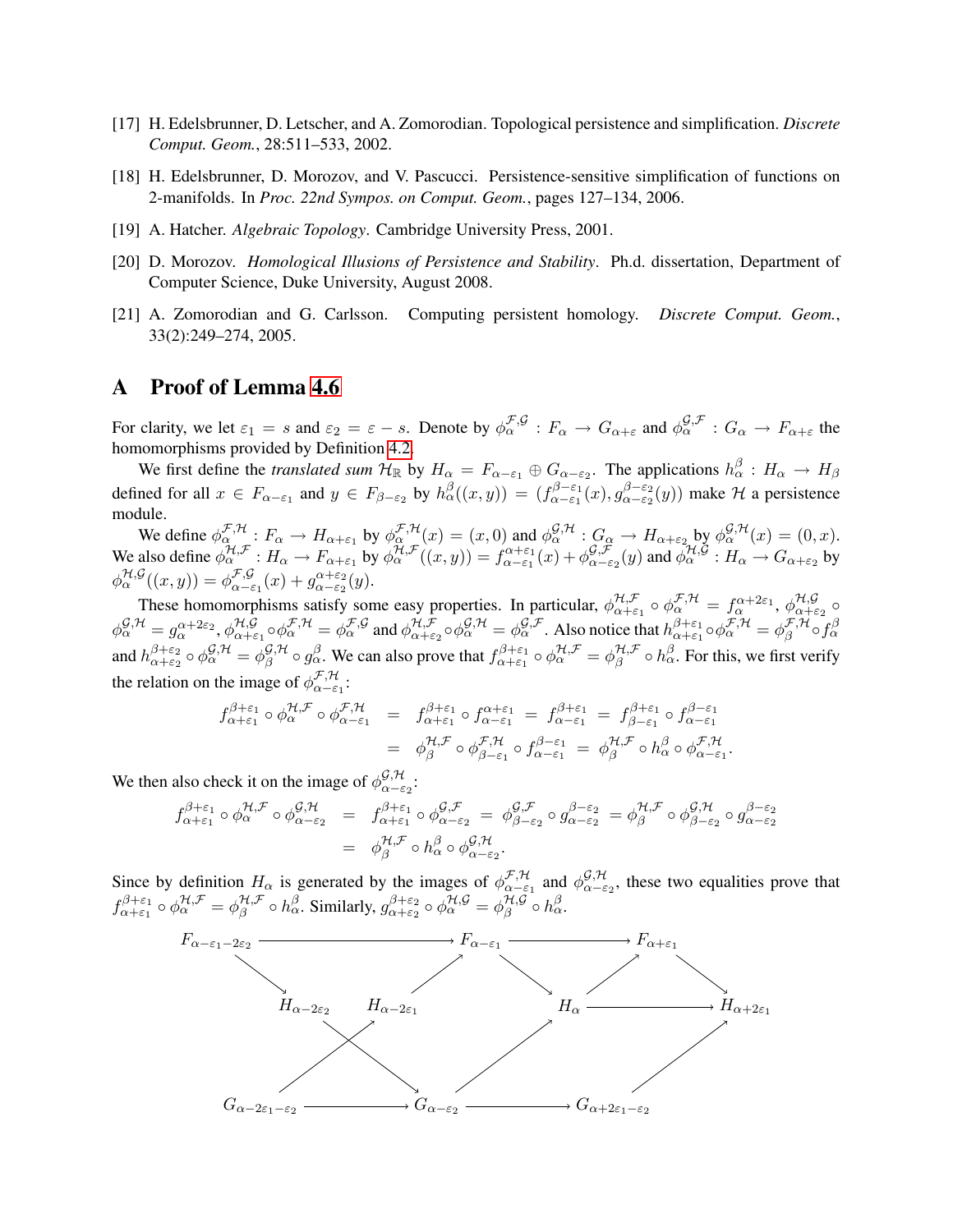The only property that is missing for H to be strongly  $\varepsilon_1$ -interleaved with F is that  $\phi_{\alpha+\varepsilon}^{\mathcal{F},\mathcal{H}}$  $\mathcal{F}, \mathcal{H}}{\alpha + \varepsilon_1} \circ \phi_\alpha^{\mathcal{H}, \mathcal{F}} = h_\alpha^{\alpha + 2\varepsilon_1}.$ And indeed, this equality is usually not satisfied. However, we still try to prove it to identify the obstruction.

As was done previously, we can study this relation separately on the images of  $\phi_{\alpha-\epsilon}^{\mathcal{F},\mathcal{H}}$  $_{\alpha-\varepsilon_{1}}^{\mathcal{F},\mathcal{H}}$  and  $\phi_{\alpha-\varepsilon_{1}}^{\mathcal{G},\mathcal{H}}$  $\frac{\varphi,\pi}{\alpha-\varepsilon_2}$ . On the image of  $\phi_{\alpha-\epsilon}^{\mathcal{F},\mathcal{H}}$  $^{\mathcal{F},\mathcal{H}}_{\alpha-\varepsilon_1}: \phi^{\mathcal{F},\mathcal{H}}_{\alpha+\varepsilon}$  ${}^{\mathcal{F},\mathcal{H}}_{\alpha+\varepsilon_1}\circ \phi^{\mathcal{H},\mathcal{F}}_{\alpha}\circ \phi^{\mathcal{F},\mathcal{H}}_{\alpha-\varepsilon_1}=\phi^{\mathcal{F},\mathcal{H}}_{\alpha+\varepsilon_1}$  $\epsilon_{\alpha+\varepsilon_1}^{\mathcal{F},\mathcal{H}}\circ f^{\alpha+\varepsilon_1}_{\alpha-\varepsilon_1}=h^{\alpha+2\varepsilon_1}_{\alpha}\circ \phi^{\mathcal{F},\mathcal{H}}_{\alpha-\varepsilon_1}$  $\alpha-\epsilon_1$ , the relation is satisfied. On the image of  $\phi_{\alpha-\epsilon}^{\tilde{G},\mathcal{H}}$  ${\bar g}_{\alpha=\varepsilon_2}^{\,\,\,\gamma}: (\phi^{\mathcal{F},\mathcal{H}}_{\alpha+\varepsilon_1})$  $\mathcal{F}^{\mathcal{H}}_{\alpha+\varepsilon_1}\circ \phi^{\mathcal{H},\mathcal{F}}_{\alpha} - h^{\alpha+2\varepsilon_1}_{\alpha}\big)\circ \phi^{\mathcal{G},\mathcal{H}}_{\alpha-\varepsilon_2} = \phi^{\mathcal{F},\mathcal{H}}_{\alpha+\varepsilon_1}$  $\mathcal{F}^{\mathcal{H}}_{\alpha+\varepsilon_1}\circ\phi^{\mathcal{H},\mathcal{F}}_{\alpha}\circ\phi^{\mathcal{G},\mathcal{H}}_{\alpha-\varepsilon_2}-h^{\alpha+2\varepsilon_1}_{\alpha}\circ\phi^{\mathcal{G},\mathcal{H}}_{\alpha-\varepsilon_2}=$  $\phi_{\alpha+\varepsilon}^{\mathcal{F},\mathcal{H}}$  ${}_{\alpha+\varepsilon_1}\circ \phi$ *g* $, ${}_{\alpha-\varepsilon_2}\circ\phi^{\mathcal{G},\mathcal{H}}_{\alpha+2}$$  ${}^{<\mathcal{G},\mathcal{H}}_{\alpha+2\varepsilon_1-\varepsilon_2}\circ g^{\alpha+2\varepsilon_1-\varepsilon_2}_{\alpha-\varepsilon_2}$ , so  $(\phi^{\mathcal{F},\mathcal{H}}_{\alpha+\varepsilon}$  $\mathcal{F}^{\mathcal{F},\mathcal{H}}_{\alpha+\varepsilon_1} \circ \phi^{\mathcal{H},\mathcal{F}}_{\alpha} - h^{\alpha+2\varepsilon_1}_{\alpha} \big)((x,y)) = (\phi^{\mathcal{G},\mathcal{F}}_{\alpha-\varepsilon_1})$  $g_{\alpha-\varepsilon_2}^{\mathcal{G},\mathcal{F}}(y),-g_{\alpha-\varepsilon_2}^{\alpha+2\varepsilon_1-\varepsilon_2}(y)),$ which is not necessarily null. We thus define

$$
\mathbb{F}_{\alpha} = \left\{ (f_{\alpha-\varepsilon_1-2\varepsilon_2}^{\alpha-\varepsilon_1}(x), -\phi_{\alpha-\varepsilon_1-2\varepsilon_2}^{\mathcal{F},\mathcal{G}}(x)), x \in F_{\alpha-\varepsilon_1-2\varepsilon_2} \right\} \subset H_{\alpha},
$$
  

$$
\mathbb{G}_{\alpha} = \left\{ (\phi_{\alpha-2\varepsilon_1-\varepsilon_2}^{\mathcal{G},\mathcal{F}}(x), -g_{\alpha-2\varepsilon_1-\varepsilon_2}^{\alpha-\varepsilon_2}(x)), x \in G_{\alpha-2\varepsilon_1-\varepsilon_2} \right\} \subset H_{\alpha}
$$

and let  $\widetilde{\mathcal{H}}$  be the persistence module defined by  $\widetilde{H}_{\alpha} = H_{\alpha}/(\mathbb{F}_{\alpha} + \mathbb{G}_{\alpha})$ . Call  $\pi_{\alpha} : H_{\alpha} \to \widetilde{H}_{\alpha}$  the quotient map. Let y be an element of  $\mathbb{F}_{\alpha}$ . Then  $y = (f_{\alpha-\varepsilon_1-2\varepsilon_2}^{\alpha-\varepsilon_1}(x), -\phi_{\alpha-\varepsilon_1}^{\mathcal{F},\mathcal{G}})$ 

 $\mathcal{L}_{\alpha-\varepsilon_1-2\varepsilon_2}(x)$  for some  $x \in F_{\alpha-\varepsilon_1-2\varepsilon_2}$ .  $h_{\alpha}^{\beta}(y) = (f_{\alpha-\varepsilon_1}^{\beta-\varepsilon_1})$  $\alpha^{-\varepsilon_1}_{\alpha-\varepsilon_1}(f^{\alpha-\varepsilon_1}_{\alpha-\varepsilon_1-2\varepsilon_2}(x)), g^{\beta-\varepsilon_2}_{\alpha-\varepsilon_2}$ β-ε<sub>2</sub>(-φ<sup>F,G</sup><br>α-ε<sub>2</sub>(-φ<sub>α-ε</sub>  $\mathcal{F}\mathcal{G}_{\alpha-\varepsilon_1-2\varepsilon_2}(x))$ ).  $h_{\alpha}^{\beta}(y) = (f_{\beta-\varepsilon_1}^{\beta-\varepsilon_1})$  $\phi^{\beta-\varepsilon_1}_{\beta-\varepsilon_1-2\varepsilon_2}(z),-\phi^{\mathcal{F},\mathcal{G}}_{\beta-\varepsilon_1}$  $\beta_{\beta-\varepsilon_1-2\varepsilon_2}(z)$ ) where  $z = f_{\alpha-\varepsilon_1-2\varepsilon_2}^{\beta-\varepsilon_1-2\varepsilon_2}$  $h_{\alpha-\varepsilon_1-2\varepsilon_2}^{\beta-\varepsilon_1-2\varepsilon_2}(x)$ , *i.e.*  $h_{\alpha}^{\beta}(y) \in \mathbb{F}_\beta$ .

Thus  $h_{\alpha}^{\beta}(\mathbb{F}_{\alpha}) \subseteq \mathbb{F}_{\beta}$ ,  $h_{\alpha}^{\beta}(\mathbb{G}_{\alpha}) \subseteq \mathbb{G}_{\beta}$  (same proof) and  $h_{\alpha}^{\beta}$  induces a homomorphism  $\widetilde{h}_{\alpha}^{\beta} : \widetilde{H}_{\alpha} \to \widetilde{H}_{\beta}$  such that  $\widetilde{h}_{\alpha}^{\beta} \circ \pi_{\alpha} = \pi_{\beta} \circ h_{\alpha}^{\beta}$  and the  $\widetilde{h}_{\alpha}^{\beta}$  satisfy the persistence module property:  $\widetilde{h}_{\beta}^{\gamma}$  $\underset{\beta}{\gamma} \circ \widetilde{h}_{\alpha}^{\beta} \circ \pi_{\alpha} = \widetilde{h}_{\beta}^{\gamma}$  $\begin{array}{c} \gamma \\ \beta \circ \pi_\beta \circ h_\alpha^\beta = 0 \end{array}$  $\pi_\gamma \circ h^\gamma_\beta \circ h^\beta_\alpha = \pi_\gamma \circ h^\gamma_\alpha = \widetilde{h}^\gamma_\alpha \circ \pi_\alpha$ , so  $\widetilde{h}^\gamma_\beta \circ \widetilde{h}^\beta_\alpha = \widetilde{h}^\gamma_\alpha$ .

We define  $\phi_{\alpha}^{\mathcal{F},\mathcal{H}}$ :  $F_{\alpha} \to \widetilde{H}_{\alpha+\varepsilon_1}$  as  $\pi_{\alpha+\varepsilon_1} \circ \phi_{\alpha}^{\mathcal{F},\mathcal{H}}$  and  $\widetilde{\phi}_{\alpha}^{\mathcal{G},\mathcal{H}}$ :  $G_{\alpha} \to \widetilde{H}_{\alpha+\varepsilon_2}$  as  $\pi_{\alpha+\varepsilon_2} \circ \phi_{\alpha}^{\mathcal{G},\mathcal{H}}$ .

A key property<sup>[1](#page-13-1)</sup> of  $\mathbb{F}_{\alpha}$  and  $\mathbb{G}_{\alpha}$  is that they are included in the kernels of  $\phi_{\alpha}^{\mathcal{H},\mathcal{F}}$  and  $\phi_{\alpha}^{\mathcal{H},\mathcal{G}}$ . Indeed,  $\phi^{\mathcal{H},\mathcal{F}}_{\alpha}((f^{\alpha-\varepsilon_1}_{\alpha-\varepsilon_1-2\varepsilon_2}(x),-\phi^{\mathcal{F},\mathcal{G}}_{\alpha-\varepsilon_1}$  $\left( \begin{smallmatrix} \mathcal{F},\mathcal{G} \ \alpha-\varepsilon_1-2\varepsilon_2(x) \end{smallmatrix} \right) = f^{\alpha+\varepsilon_1}_{\alpha-\varepsilon_1}\circ f^{\alpha-\varepsilon_1}_{\alpha-\varepsilon_1-2\varepsilon_2}(x) - \phi^{\mathcal{G},\mathcal{F}}_{\alpha-\varepsilon_1}$  ${}^{\mathcal{G},\mathcal{F}}_{\alpha-\varepsilon_2}\circ \phi^{\mathcal{F},\mathcal{G}}_{\alpha-\varepsilon_2}$  $\mathcal{F}\mathcal{G}_{\alpha-\varepsilon_1-2\varepsilon_2}(x)=(f^{\alpha+\varepsilon_1}_{\alpha-\varepsilon_1-2\varepsilon_2} \phi_{\alpha-\beta}^{\mathcal{G},\mathcal{F}}$  ${}^{\mathcal{G},\mathcal{F}}_{\alpha-\varepsilon_2}\circ \phi^{\mathcal{F},\mathcal{G}}_{\alpha-\varepsilon_2}$  ${}_{\alpha-\varepsilon_1-2\varepsilon_2}^{\mathcal{F},\mathcal{G}})(x)=0,$   $\phi^{\mathcal{H},\mathcal{F}}_{\alpha}((\phi^{\mathcal{G},\mathcal{F}}_{\alpha-2\varepsilon_1})).$  $(g,\mathcal{F}_{\alpha-2\varepsilon_1-\varepsilon_2}(x),-g_{\alpha-2\varepsilon_1-\varepsilon_2}^{\alpha-\varepsilon_2}(x)))=f_{\alpha-\varepsilon_1}^{\alpha+\varepsilon_1}\circ\phi_{\alpha-2\varepsilon_1}^{\mathcal{G},\mathcal{F}}$  ${}_{\alpha-2\varepsilon_{1}-\varepsilon_{2}}^{\mathcal{G},\mathcal{F}}(x)-\phi_{\alpha-\varepsilon_{2}}^{\mathcal{G},\mathcal{F}}$  $\frac{\mathcal{G},\mathcal{F}}{\alpha-\varepsilon_2}$  Ο  $g_{\alpha-2\varepsilon_1-\varepsilon_2}^{\alpha-\varepsilon_2}(x) = 0$  and the proof is identical for  $\phi_{\alpha}^{\mathcal{H},\mathcal{G}}$ . This implies that  $\phi_{\alpha}^{\mathcal{H},\mathcal{F}}$  and  $\phi_{\alpha}^{\mathcal{H},\mathcal{G}}$  induce homomorphisms  $\widetilde{\phi}_{\alpha}^{\mathcal{H},\mathcal{F}}$ :  $\widetilde{H}_{\alpha} \to F_{\alpha+\varepsilon_1}$  and  $\widetilde{\phi}_{\alpha}^{\mathcal{H},\mathcal{G}}$ :  $\widetilde{H}_{\alpha} \to G_{\alpha+\varepsilon_2}$  such that  $\phi_{\alpha}^{\mathcal{H},\mathcal{F}} = \widetilde{\phi}_{\alpha}^{\mathcal{H},\mathcal{F}} \circ \pi_{\alpha}$  and  $\phi_{\alpha}^{\mathcal{H},\mathcal{G}} = \widetilde{\phi}_{\alpha}^{\mathcal{$ 

It is easy to check that all the diagrams that commute for  $\mathcal{H}$  also commute when  $\mathcal{H}$  is replaced by  $\mathcal{H}$  (for instance  $\widetilde{\phi}_{\alpha+\varepsilon_1}^{\mathcal{H},\mathcal{F}} \circ \widetilde{\phi}_{\alpha}^{\mathcal{F},\mathcal{H}} = \widetilde{\phi}_{\alpha+\varepsilon_1}^{\mathcal{H},\mathcal{F}} \circ \widetilde{\pi}_{\alpha+\varepsilon_1} \circ \phi_{\alpha}^{\mathcal{F},\mathcal{H}} = \phi_{\alpha+\varepsilon_1}^{\mathcal{H},\mathcal{F}}$  $\lim_{\alpha+\varepsilon_1} \circ \phi^{\mathcal{F},\mathcal{H}}_{\alpha} = f^{\alpha+2\varepsilon_1}_{\alpha}$ . The only thing left to prove for F and  $\widetilde{\mathcal{H}}$  to be strongly  $\varepsilon_1$ -interleaved is that  $\widetilde{\phi}_{\alpha+\varepsilon_1}^{\mathcal{F},\mathcal{H}} \circ \widetilde{\phi}_{\alpha}^{\mathcal{H},\mathcal{F}} = \widetilde{h}_{\alpha}^{\alpha+2\varepsilon_1}$ . As was shown above, this is equivalent to the nullity of all the elements of  $\mathbb{G}_{\alpha}$ , which is obviously the case in  $\widetilde{H}_{\alpha}$ . We have thus proved that H is strongly  $\varepsilon_1$ -interleaved with F and (similarly) strongly  $\varepsilon_2$ -interleaved with G. Note also that if F and G are tame, then H is tame as well, and therefore so is  $H$ .

### <span id="page-13-0"></span>B Proof of Lemma [4.7](#page-10-0)

To avoid confusion, for all  $\varepsilon_1 + \varepsilon_2 = \varepsilon$  we denote by  $\widetilde{\mathcal{H}} = \mathcal{F} \otimes_{\varepsilon_1, \varepsilon_2} \mathcal{G}$  the interpolating persistence module. We shall prove here that the various interpolating modules are related by:  $(\mathcal{F} \otimes_{\varepsilon_1,\varepsilon_2+\varepsilon_3} \mathcal{G}) \otimes_{\varepsilon_2,\varepsilon_3} \mathcal{G} \simeq$  $\mathcal{F} \otimes_{\varepsilon_1 + \varepsilon_2, \varepsilon_3} \mathcal{G}$  when  $\varepsilon_1 + \varepsilon_2 + \varepsilon_3 = \varepsilon$ .

Let H, K and J be the persistence modules defined by  $H_{\alpha} = F_{\alpha-\varepsilon_1} \oplus G_{\alpha-\varepsilon_2-\varepsilon_3}$ ,  $K_{\alpha} = F_{\alpha-\varepsilon_1-\varepsilon_2} \oplus$  $G_{\alpha-\varepsilon_3}$ ,  $J_{\alpha} = H_{\alpha-\varepsilon_2} \oplus G_{\alpha-\varepsilon_3} = (F_{\alpha-\varepsilon_1-\varepsilon_2} \oplus G_{\alpha-2\varepsilon_2-\varepsilon_3}) \oplus G_{\alpha-\varepsilon_3}$  and  $\psi_{\alpha}: K_{\alpha} \to J_{\alpha}$  the function defined by  $\psi_{\alpha}(((x, y), z)) = (x, g_{\alpha-2\varepsilon_2-\varepsilon_3}^{\alpha-\varepsilon_3}(y) + z)$ . Define

$$
\mathbb{F}_\alpha^K = \left\{ (f_{\alpha-\varepsilon_1-\varepsilon_2-2\varepsilon_3}^{\alpha-\varepsilon_1-\varepsilon_2} (x), -\phi_{\alpha-\varepsilon_1-\varepsilon_2-2\varepsilon_3}^{\mathcal{F},\mathcal{G}} (x)), \ x \in F_{\alpha-\varepsilon_1-\varepsilon_2-2\varepsilon_3} \right\} \subset K_\alpha.
$$

<span id="page-13-1"></span><sup>1</sup>Indeed, if we define  $\widetilde{H}_{\alpha}$  as  $H_{\alpha}/(Ker(\phi_{\alpha}^{\mathcal{H},\mathcal{F}}) \cap Ker(\phi_{\alpha}^{\mathcal{H},\mathcal{F}}))$ , then the construction works as well.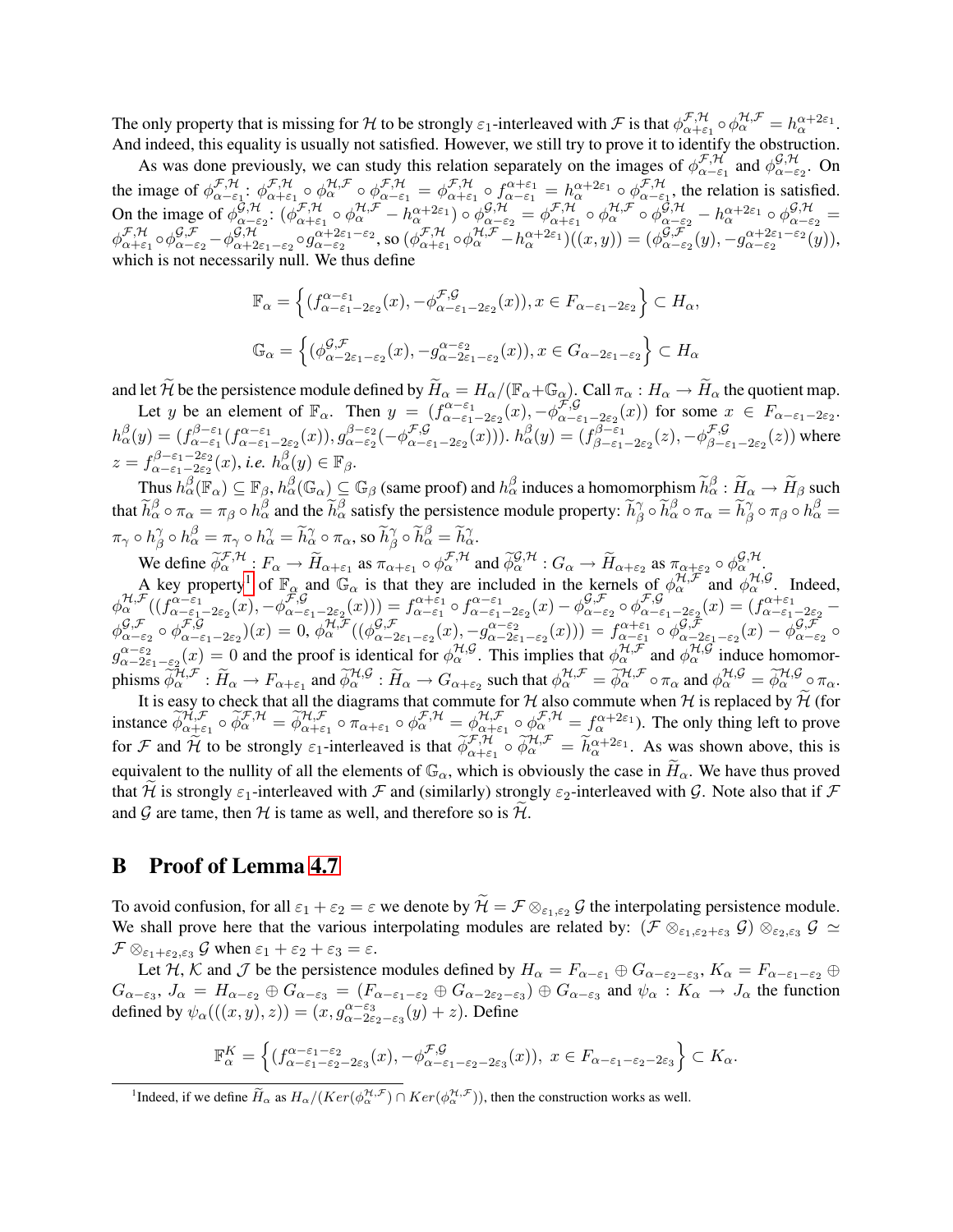$$
\mathbb{G}_{\alpha}^{K} = \left\{ (\phi_{\alpha-2\varepsilon_1-2\varepsilon_2-\varepsilon_3}^{\mathcal{G},\mathcal{F}}(x), -g_{\alpha-2\varepsilon_1-2\varepsilon_2-\varepsilon_3}^{\alpha-\varepsilon_3}(x)), x \in G_{\alpha-2\varepsilon_1-2\varepsilon_2-\varepsilon_3} \right\} \subset K_{\alpha},
$$
  
\n
$$
\mathbb{F}_{\alpha}^{H} = \left\{ (f_{\alpha-\varepsilon_1-2\varepsilon_2-2\varepsilon_3}^{\alpha-\varepsilon_1}(x), -\phi_{\alpha-\varepsilon_1-2\varepsilon_2-2\varepsilon_3}^{\mathcal{F},\mathcal{G}}(x)), x \in F_{\alpha-\varepsilon_1-2\varepsilon_2-2\varepsilon_3} \right\} \subset H_{\alpha},
$$
  
\n
$$
\mathbb{G}_{\alpha}^{H} = \left\{ (\phi_{\alpha-2\varepsilon_1-\varepsilon_2-\varepsilon_3}^{\mathcal{G},\mathcal{F}}(x), -g_{\alpha-2\varepsilon_1-\varepsilon_2-\varepsilon_3}^{\alpha-\varepsilon_2-\varepsilon_3}(x)), x \in G_{\alpha-2\varepsilon_1-\varepsilon_2-\varepsilon_3} \right\} \subset H_{\alpha},
$$
  
\n
$$
\mathbb{H}_{\alpha}^{J} = \left\{ (h_{\alpha-\varepsilon_2-2\varepsilon_3}^{\alpha-\varepsilon_2}(x), -\phi_{\alpha-\varepsilon_2-2\varepsilon_3}^{\mathcal{H},\mathcal{G}}(x)), x \in H_{\alpha-\varepsilon_2-2\varepsilon_3} \right\} \subset J_{\alpha},
$$
  
\n
$$
\mathbb{G}_{\alpha}^{J} = \left\{ (\phi_{\alpha-2\varepsilon_2-\varepsilon_3}^{\mathcal{G},\mathcal{H}}(x), -g_{\alpha-2\varepsilon_2-\varepsilon_3}^{\alpha-\varepsilon_3}(x)), x \in G_{\alpha-2\varepsilon_2-\varepsilon_3} \right\} \subset J_{\alpha}.
$$

The interpolating persistence modules are:  $\widetilde{\mathcal{H}} = \mathcal{F} \otimes_{\varepsilon_1, \varepsilon_2 + \varepsilon_3} \mathcal{G} = (\widetilde{H}_{\alpha} = H_{\alpha}/(\mathbb{F}_{\alpha}^H + \mathbb{G}_{\alpha}^H)), \widetilde{\mathcal{K}} =$  $\mathcal{F} \otimes_{\varepsilon_1+\varepsilon_2,\varepsilon_3} \mathcal{G} = (\widetilde{K}_\alpha = K_\alpha/(\mathbb{F}_\alpha^K + \mathbb{G}_\alpha^K))$  and  $\widetilde{\mathcal{J}} = \widetilde{\mathcal{H}} \otimes_{\varepsilon_2,\varepsilon_3} \mathcal{G} = (\widetilde{J}_\alpha = J_\alpha/(\mathbb{F}_{\alpha-\varepsilon_2}^H \times 0 + \mathbb{G}_{\alpha-\varepsilon_2}^H \times 0 + \mathbb{G}_{\alpha-\varepsilon_2}^H \times 0 + \mathbb{G}_{\alpha-\varepsilon_3}^H \$  $\mathbb{H}_{\alpha}^{J} + \mathbb{G}_{\alpha}^{J}$ ) and our goal is to prove that  $\psi_{\alpha}$  induces an isomorphism between  $\widetilde{J}_{\alpha}$  and  $\widetilde{K}_{\alpha}$ .<br>  $\mathbb{H}_{\alpha}^{J}$  can be rewritten as  $\mathbb{F}_{\alpha}^{J} + \mathbb{G}_{\alpha}^{J,2}$  where

$$
\mathbb{F}_{\alpha}^{J} = \left\{ \left( \left( f_{\alpha-\varepsilon_1-\varepsilon_2-2\varepsilon_3}(x), 0 \right), -\phi_{\alpha-\varepsilon_1-\varepsilon_2-2\varepsilon_3}^{\mathcal{F},\mathcal{G}}(x) \right), x \in F_{\alpha-\varepsilon_1-\varepsilon_2-2\varepsilon_3} \right\},
$$
  

$$
\mathbb{G}_{\alpha}^{J,2} = \left\{ \left( \left( 0, g_{\alpha-2\varepsilon_2-\varepsilon_3}^{\alpha-2\varepsilon_2-\varepsilon_3}(x) \right), -g_{\alpha-2\varepsilon_2-3\varepsilon_3}^{\alpha-\varepsilon_3}(x) \right), x \in G_{\alpha-2\varepsilon_2-3\varepsilon_3} \right\}.
$$

Since  $\mathbb{G}_{\alpha}^{J,2} \subset \mathbb{G}_{\alpha}^{J}$ , we have  $\widetilde{J}_{\alpha} = J_{\alpha}/(\mathbb{F}_{\alpha-\varepsilon_2}^{H} \times 0 + \mathbb{G}_{\alpha-\varepsilon_2}^{H} \times 0 + \mathbb{F}_{\alpha}^{J} + \mathbb{G}_{\alpha}^{J})$ .

 $\mathbb{G}_{\alpha}^{J}$  is the kernel of  $\psi_{\alpha}$ . Besides,  $\psi_{\alpha}(J_{\alpha}) = K_{\alpha}$ ,  $\psi_{\alpha}(\mathbb{F}_{\alpha}^{J}) = \mathbb{F}_{\alpha}^{K}$ ,  $\psi_{\alpha}(\mathbb{G}_{\alpha-\varepsilon_{2}}^{H}\times 0) = \mathbb{G}_{\alpha}^{K}$  and  $\psi_{\alpha}(\mathbb{F}_{\alpha-\varepsilon_{2}}^{H}\times 0)$  $(0) = \mathbb{F}_\alpha^{K,2}$  where  $\mathbb{F}_\alpha^{K,2} \subset \mathbb{F}_\alpha^K$ . This proves that  $\psi_\alpha$  does induce an isomorphism  $\widetilde{\psi}_\alpha$  between  $\widetilde{J}_\alpha$  and  $\widetilde{K}_\alpha$ . It is easy to check that the persistence homomorphisms  $J_{\alpha} \to J_{\beta}$  and  $K_{\alpha} \to K_{\beta}$  are the same (through  $\psi_{\alpha}$ and  $\psi_{\beta}$ ). We have thus proved that  $(\mathcal{F} \otimes_{\varepsilon_1,\varepsilon_2+\varepsilon_3} \mathcal{G}) \otimes_{\varepsilon_2,\varepsilon_3} \mathcal{G} \simeq \mathcal{F} \otimes_{\varepsilon_1+\varepsilon_2,\varepsilon_3} \mathcal{G}$ .

This implies that  $\mathcal{F} \otimes_{\varepsilon_1,\varepsilon-\varepsilon_1} \mathcal{G}$  and  $\mathcal{F} \otimes_{\varepsilon_1',\varepsilon-\varepsilon_1'} \mathcal{G}$  are strongly  $|\varepsilon_1 - \varepsilon_1'|$ -interleaved. To conclude the proof, we just need to notice that  $\mathcal{F}_{\mathbb{R}}$  and  $\widetilde{\mathcal{H}}_{\mathbb{R}}^0$  are strongly 0-interleaved, which means that  $\widetilde{\phi}^{\mathcal{F},\mathcal{H}}$  defines an isomorphism between  $\mathcal{F}_{\mathbb{R}}$  and  $\widetilde{\mathcal{H}}_{\mathbb{R}}^0$  with inverse  $\widetilde{\phi}^{\mathcal{H},\mathcal{F}}$ . The same holds for  $\mathcal{G}_{\mathbb{R}}$  and  $\widetilde{\mathcal{H}}_{\mathbb{R}}^{\varepsilon}$ .



## <span id="page-14-0"></span>C Proof of Theorem [4.4](#page-8-3)

Let  $\mathcal{F}_{\mathbb{R}}$  and  $\mathcal{G}_{\mathbb{R}}$  be two tame persistence modules that are strongly  $\varepsilon$ -interleaved, and let  $(\widetilde{\mathcal{H}}_{\mathbb{R}}^s)_{s\in[0,\varepsilon]}$  be the interpolating family of persistence modules defined in Lemma [4.6.](#page-9-3) Choose two arbitrary numbers  $\alpha < \beta$ , as well as an arbitrarily small value  $\eta > 0$ . As mentioned at the end of Section [3.1,](#page-4-1) any discretization  $\widetilde{\mathcal{H}}_{A}^{s}$  of  $\widetilde{\mathcal{H}}_{\mathbb{R}}^s$  has the property that the support of  $D\widetilde{\mathcal{H}}_A^s$  contains finitely many points in the vertical band  $[\alpha, \beta] \times \mathbb{R}$ minus the diagonal ∆. Then, Theorem [3.7](#page-6-1) (applied with a sufficiently small discretization step) guarantees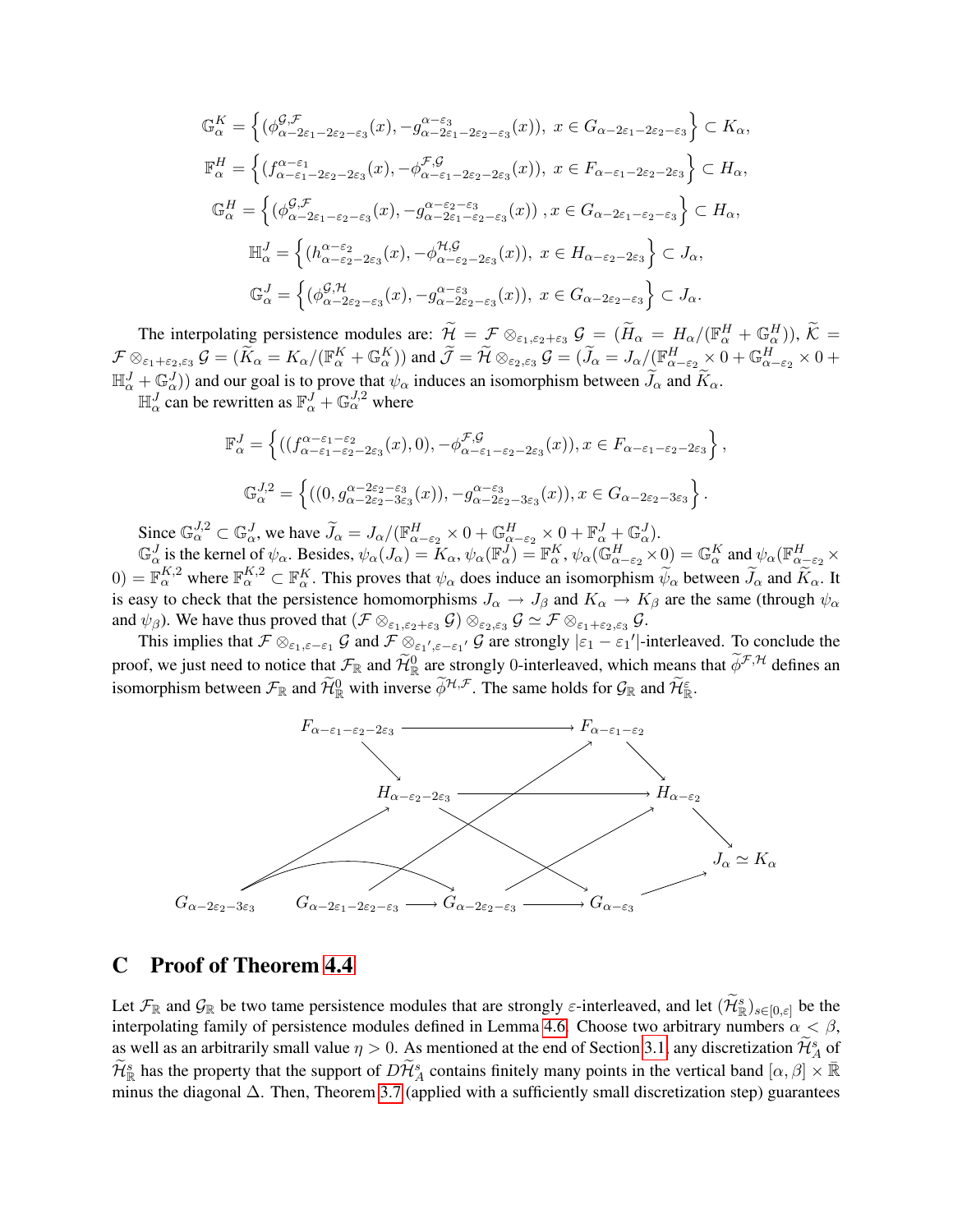that the support of  $D\widetilde{\mathcal{H}}_{\mathbb{R}}^s$  contains finitely many points in the area  $B_{\eta}^{\alpha,\beta} = ([\alpha,\beta] \times \mathbb{R}) \cap \Delta_+^{\eta} = \{(u,v) \in \mathbb{R}^3_+\}$  $\mathbb{R}^2 \mid \alpha \leq u \leq \beta$  and  $v \geq u + 2\eta$ . Let

<span id="page-15-1"></span><span id="page-15-0"></span>
$$
\delta_{\eta}^{\alpha,\beta}(s) = \frac{1}{4} \min\{\|p - q\|_{\infty} \mid p, q \in B_{\eta}^{\alpha,\beta} \text{ and } p \neq q\} > 0. \tag{3}
$$

For any  $s, s' \in [0, \varepsilon], \widetilde{\mathcal{H}}_{\mathbb{R}}^{s'}$  is said to be  $\eta$ -close to  $\widetilde{\mathcal{H}}^s$  if  $|s - s'| < \delta_{\eta}^{\alpha,\beta}(s)$ . The following result, adapted from the Easy Bijection Lemma of [\[12\]](#page-11-1) to our context, provides a tight bound on the bottleneck distance in the area  $B^{\alpha, \beta}_{\eta}$ :

**Lemma C.1 (Easy Bijection Lemma)** Let  $s, s' \in [0, \varepsilon]$  be such that  $\widetilde{\mathcal{H}}_{\mathbb{R}}^{s'}$  is  $\eta$ -close to  $\widetilde{\mathcal{H}}_{\mathbb{R}}^s$ . Then, there exists a multi-bijection  $m$  between  $D\widetilde{\mathcal{H}}^s_{\mathbb{R}}$  and  $D\widetilde{\mathcal{H}}^{s'}_{\mathbb{R}}$  such that:

- (i)  $||p m(p)||_{\infty} \leq |s' s|$  *for all*  $p \in D\widetilde{\mathcal{H}}_{\mathbb{R}}^s \cap B^{\alpha+4|s-s'|}_{\eta+4|s-s'|}$ η+4|s−s 0 | *,*
- (ii)  $||p m(p)||_{\infty} \leq 3|s' s|$  *for any other point*  $p$  *of*  $D\widetilde{\mathcal{H}}_{\mathbb{R}}^{s}$ .

**Proof.** By Lemmas [4.6](#page-9-3) and [4.7,](#page-10-0)  $\widetilde{\mathcal{H}}_{\mathbb{R}}^s$  and  $\widetilde{\mathcal{H}}_{\mathbb{R}}^{s'}$  are tame and strongly  $|s - s'|$ -interleaved. Therefore, the Weak Stability Theorem [4.3](#page-8-2) implies that there exists a multi-bijection  $m: D\widetilde{\mathcal{H}}^s_{\mathbb{R}} \to D\widetilde{\mathcal{H}}^s_{\mathbb{R}}$  that moves the points of  $D\widetilde{\mathcal{H}}_{\mathbb{R}}^s$  by at most  $3|s-s'|$  in the  $l^{\infty}$ -distance, thus proving (ii).

Consider now an arbitrary point  $p \in D\widetilde{\mathcal{H}}_{\mathbb{R}}^s \cap B_{\eta+4|s-s'|}^{\alpha+4|s-s'|}$  $\alpha+4|s-s'|$ ,  $\beta-4|s-s'|$ . By Eq. [\(3\)](#page-15-0), for all  $q \in D\widetilde{\mathcal{H}}^s_{\mathbb{R}} \cap B^{\alpha, \beta}_{\eta}$ we have  $||p - q||_{\infty} \ge 4\delta_{\eta}^{\alpha,\beta}(s)$ , which is greater than  $4|s - s'|$  since  $\widetilde{\mathcal{H}}_{\mathbb{R}}^{s'}$  is  $\eta$ -close to  $\widetilde{\mathcal{H}}_{\mathbb{R}}^{s}$ . Furthermore, we have  $||p-q||_{\infty} > 4|s-s'|$  for all  $q \in \mathbb{R}^2 \setminus \Delta_+^{\eta}$  and all  $q \in \mathbb{R}^2 \setminus ([\alpha, \beta] \times \mathbb{R})$ . As a result, the  $l^{\infty}$ -distance of p to  $D\widetilde{\mathcal{H}}_{\mathbb{R}}^s \setminus \{p\}$  is greater than  $4|s - s'|$ . Since  $||p - m(p)||_{\infty} \leq 3|s - s'|$ , the triangle inequality implies that the l<sup>∞</sup>-distance of  $m(p)$  to  $D\widetilde{\mathcal{H}}_{\mathbb{R}}^s \setminus \{p\}$  is greater than  $|s - s'|$ . Now, according to Section [4.3.1,](#page-9-1) we have  $\deg_{\mathcal{H}}^{\infty}(D\widetilde{\mathcal{H}}_{\mathbb{R}}^{s'}, D\widetilde{\mathcal{H}}_{\mathbb{R}}^{s'}) \leq |s - s'|$ , therefore the  $l^{\infty}$ -distance of  $m(p)$  to  $D\widetilde{\mathcal{H}}_{\mathbb{R}}^{s}$  is at most  $|s - s'|$ , which implies that  $||p - m(p)||_{\infty} \leq |s - s'|$ .  $\Box$ 

Consider now an arbitrary positive function  $r : [0, \varepsilon] \to \mathbb{R}$  that is bounded from above by  $\delta^{\alpha, \beta}_{\eta}$ , that is:  $\forall s \in [0, \varepsilon], 0 < r(s) \leq \delta_n^{\alpha,\beta}(s)$ . The family  $\{(s - \frac{r(s)}{2})\}$  $\frac{(s)}{2}, s + \frac{r(s)}{2}$  $\{2^{(s)}\}_{s\in[0,\varepsilon]}$  forms an open cover of [0,  $\varepsilon$ ]. Since the latter is compact, there exists a finite subcover  $\{(s_i - \frac{r(s_i)}{2})\}$  $\frac{(s_i)}{2}, s_i + \frac{r(s_i)}{2}$  $\{\frac{s_i}{2}\}\}_{1\leq i\leq k}$ . Assume without loss of generality that this subcover is minimal, which implies that for all  $i$  the open intervals  $(s_i-\frac{r(s_i)}{2})$  $\frac{s_i}{2}, s_i + \frac{r(s_i)}{2}$  $\frac{1}{2}$  and  $(s_{i+1} - \frac{r(s_{i+1})}{2})$  $\frac{i+1}{2}$ ,  $s_{i+1} + \frac{r(s_{i+1})}{2}$  $\frac{i+1}{2}$ ) intersect each other, yielding  $|s_{i+1} - s_i|$  <  $\frac{r(s_i)}{2} + \frac{r(s_{i+1})}{2} \le \max\{r(s_i), r(s_{i+1})\}\$ . In other words, either  $\widetilde{\mathcal{H}}_{\mathbb{R}}^{s_i}$  is  $\eta$ -close to  $\widetilde{\mathcal{H}}_{\mathbb{R}}^{s_{i+1}}$ , or the other way around. It follows that there exists a multi-bijection  $m_i : D\widetilde{\mathcal{H}}_{\mathbb{R}}^{s_i} \to D\widetilde{\mathcal{H}}_{\mathbb{R}}^{s_{i+1}}$  satisfying assertions (i) and (ii) of the Easy Bijection Lemma [C.1](#page-15-1) either with  $s = s_i$  and  $s' = s_{i+1}$  or the other way around. In addition, the subcover being minimal, we can put  $s_0 = 0$  and  $s_{k+1} = \varepsilon$  and get that  $|s_1 - s_0| < \frac{r(s_1)}{2}$ 2 and  $|s_{k+1} - s_k| < \frac{r(s_k)}{2}$  $\frac{s_k}{2}$ , which implies that there also exist multi-bijections  $m_0: D\mathcal{F}_{\mathbb{R}} \to D\widetilde{\mathcal{H}}_{\mathbb{R}}^{s_1}$  and  $m_k: D\widetilde{\mathcal{H}}_{\mathbb{R}}^{s_k} \to D\mathcal{G}_{\mathbb{R}}$  satisfying conditions (i) and (ii) above. Let

<span id="page-15-3"></span><span id="page-15-2"></span>
$$
m = m_k \circ m_{k-1} \circ \cdots \circ m_1 \circ m_0 \tag{4}
$$

be the induced multi-bijection between  $D\mathcal{F}_{\mathbb{R}}$  and  $D\mathcal{G}_{\mathbb{R}}$ . Combining assertion (ii) of Lemma [C.1](#page-15-1) with the triangle inequality, we obtain that m moves the points of  $D\mathcal{F}_{\mathbb{R}}$  by at most  $3\varepsilon$ . Moreover, the pairing between points of  $D\mathcal{F}_{\mathbb{R}}$  and points of  $D\mathcal{G}_{\mathbb{R}}$  defined by m has the following property:

**Lemma C.2** For any point  $p \in (D\mathcal{F}_{\mathbb{R}} \cup D\mathcal{G}_{\mathbb{R}}) \cap B_{n+7\text{ sup }r+s}^{\alpha+8\varepsilon, \beta-8\varepsilon}$  $\alpha + \delta \varepsilon, \beta - \delta \varepsilon$ , p and its pair q satisfy  $||p - q||_{\infty} \le \varepsilon$ .

**Proof.** Let  $p \in (D\mathcal{F}_{\mathbb{R}} \cup D\mathcal{G}_{\mathbb{R}}) \cap B_{n+7\text{ sup }r+\varepsilon}^{\alpha+8\varepsilon,\beta-8\varepsilon}$  $\alpha+\beta\varepsilon, \beta-\delta\varepsilon$ . Assume without loss of generality that  $p \in D\mathcal{F}_{\mathbb{R}}$ , the case  $p \in D\mathcal{G}_{\mathbb{R}}$  being symmetric. Let  $p = p_0, p_1, \cdots, p_k, p_{k+1} = m(p)$  be the images of p through the